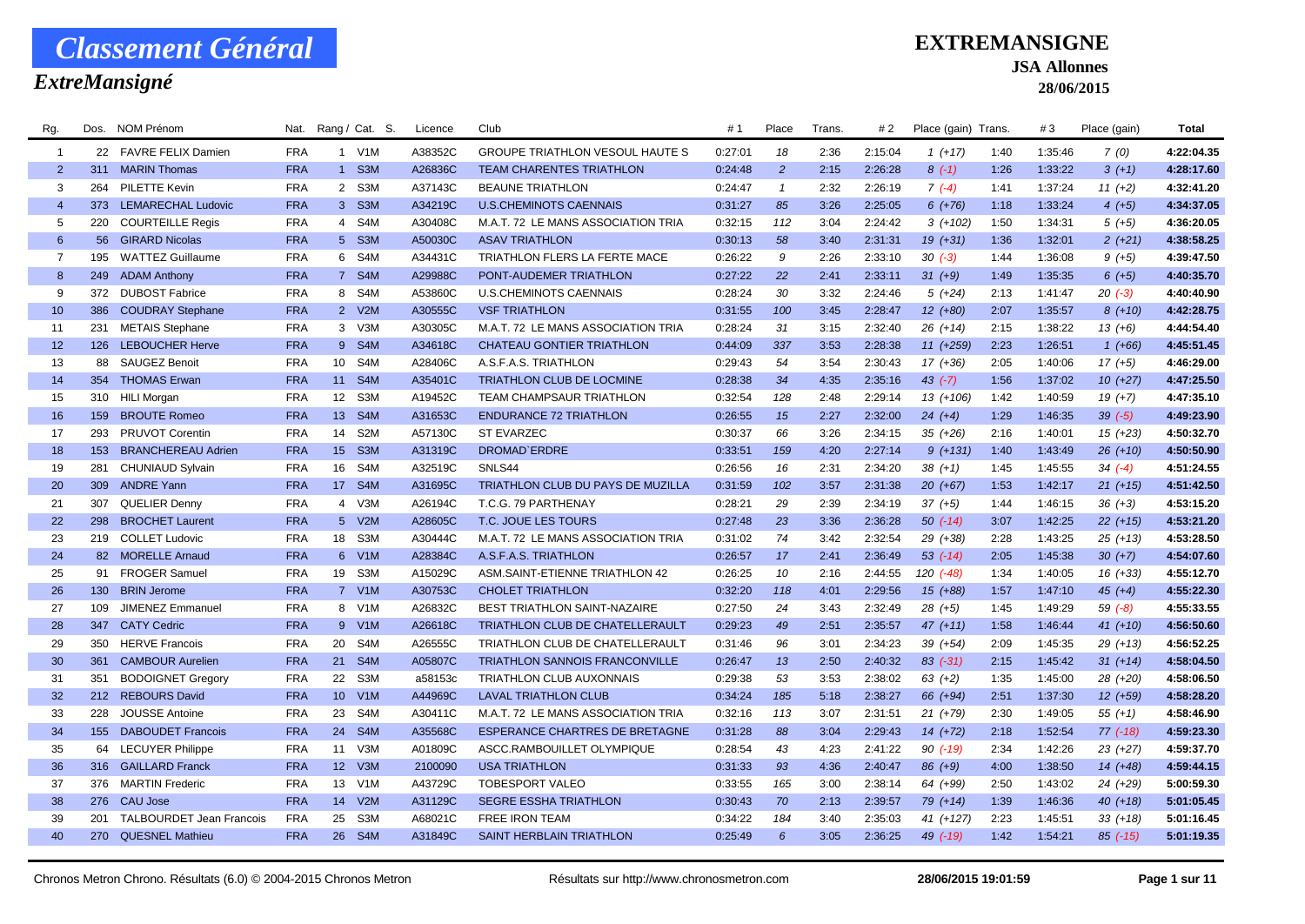### *ExtreMansigné*

### **EXTREMANSIGNE**

#### **JSA Allonnes**

**28/06/2015**

| Rg. | Dos.      | NOM Prénom                  | Nat.       |                 | Rang / Cat. S.   | Licence        | Club                                   | #1      | Place | Trans. | # 2     | Place (gain) Trans. |      | #3      | Place (gain)  | <b>Total</b> |
|-----|-----------|-----------------------------|------------|-----------------|------------------|----------------|----------------------------------------|---------|-------|--------|---------|---------------------|------|---------|---------------|--------------|
| 41  |           | 47 BRUNET Regis             | <b>FRA</b> |                 | 15 V3M           | A30492C        | ANJOU TRIATHLON TRELAZE                | 0:33:24 | 139   | 4:08   | 2:40:43 | 85 (+45)            | 2:48 | 1:40:37 | $18(+53)$     | 5:01:37.95   |
| 42  |           | 115 LEROUX Charly           | <b>FRA</b> | 27              | S3M              | A69369c        | <b>CAEN TRIATHLON</b>                  | 0:28:15 | 26    | 3:58   | 2:38:19 | $65$ $(-21)$        | 1:59 | 1:49:14 | $58(+5)$      | 5:01:42.40   |
| 43  | 348       | <b>CHAUMET David</b>        | <b>FRA</b> | 28              | S <sub>4</sub> M | A26578C        | <b>TRIATHLON CLUB DE CHATELLERAULT</b> | 0:28:18 | 28    | 3:19   | 2:36:37 | $51$ (-11)          | 2:30 | 1:53:02 | $78$ $(-4)$   | 5:03:44.65   |
| 44  | 40        | <b>DROUIN Mikael</b>        | <b>FRA</b> | 29              | S3M              | a30119c        | ANGERS TRIATHLON                       | 0:31:21 | 81    | 4:04   | 2:36:55 | 54 (+27)            | 1:37 | 1:50:30 | $65(+10)$     | 5:04:24.80   |
| 45  | 390       | <b>BRETON Alban</b>         | <b>FRA</b> | 30 <sup>°</sup> | S <sub>4</sub> M | A72560C        | <b>WILD TEAM TRIATHLON</b>             | 0:33:56 | 167   | 4:42   | 2:37:06 | 56 (+97)            | 2:41 | 1:46:22 | $37 (+25)$    | 5:04:43.90   |
| 46  |           | 28 PICHOT Franck            | <b>FRA</b> | 16              | V1M              | A30335C        | JEUNESSES SPORTIVES D ALLONNES -       | 0:28:47 | 37    | 2:55   | 2:31:59 | $23(+23)$           | 2:07 | 1:59:07 | $111 (-32)$   | 5:04:52.40   |
| 47  |           | 59 ANTHOINE Herve           | <b>FRA</b> |                 | 17 V1M           | A01805C        | ASCC.RAMBOUILLET OLYMPIQUE             | 0:31:51 | 98    | 3:56   | 2:33:55 | $34 (+55)$          | 2:07 | 1:53:11 | $79(-4)$      | 5:04:57.60   |
| 48  | 208       | <b>VENTURINI Benjamin</b>   | <b>FRA</b> | 31              | S <sub>4</sub> M | A32347C        | LA ROCHE VENDEE TRIATHLON              | 0:28:49 | 38    | 3:52   | 2:44:23 | $113(-48)$          | 2:24 | 1:46:06 | $35(+38)$     | 5:05:30.90   |
| 49  |           | 164 DE YBARLUCEA Louis Remi | <b>FRA</b> |                 | 18 V3M           | A31581C        | <b>ENDURANCE 72 TRIATHLON</b>          |         |       |        |         |                     |      | 1:43:50 | $27$ $(-49)$  | 5:05:34.80   |
| 50  |           | 92 LE BLEVENNEC Loic        | <b>FRA</b> | 32              | S <sub>2</sub> M | A36160C        | ASPS SENART TRIATHLON                  | 0:26:26 | 12    | 2:52   | 2:35:44 | $45$ $(-11)$        | 2:11 | 1:58:52 | $109$ $(-27)$ | 5:06:03.00   |
| 51  |           | 356 PELTIER Julien          | <b>FRA</b> | 33              | S <sub>2</sub> M | A30067C        | <b>TRIATHLON CLUB NANTAIS</b>          | 0:33:25 | 140   | 3:14   | 2:33:45 | $33 (+95)$          | 2:03 | 1:54:02 | $82 (-6)$     | 5:06:26.50   |
| 52  |           | 317 GUEVEL Rudy             | <b>FRA</b> | 34              | S4M              | 2100068        | <b>USA TRIATHLON</b>                   | 0:29:04 | 46    | 3:48   | 2:34:17 | $36 (+13)$          | 2:28 | 1:57:26 | 99 (-19)      | 5:07:00.35   |
| 53  |           | 173 PIPARD Gregory          | <b>FRA</b> | 35 <sup>5</sup> | S <sub>3</sub> M | A42857c        | <b>ENDURANCE 72 TRIATHLON</b>          | 0:31:20 | 80    | 3:01   | 2:42:24 | $94 (-1)$           | 2:00 | 1:49:07 | 57 (+28)      | 5:07:48.95   |
| 54  | 167       | <b>DURET Sebastien</b>      | <b>FRA</b> | 36              | S <sub>4</sub> M | A57794C        | <b>ENDURANCE 72 TRIATHLON</b>          | 0:37:39 | 253   | 5:06   | 2:28:32 | $10(+205)$          | 3:39 | 1:53:15 | $81 (-6)$     | 5:08:07.45   |
| 55  |           | 42 PERRICHET Herve          | <b>FRA</b> | 37 <sup>2</sup> | S <sub>3</sub> M | A30109C        | <b>ANGERS TRIATHLON</b>                | 0:31:01 | 73    | 4:28   | 2:42:32 | $95$ (-17)          | 2:02 | 1:48:19 | 48 (+35)      | 5:08:20.75   |
| 56  |           | 63 GIRAUD Pascal            | <b>FRA</b> | 38              | S <sub>4</sub> M | A01812C        | ASCC.RAMBOUILLET OLYMPIQUE             | 0:28:50 | 39    | 3:57   | 2:43:48 | $107$ $(-38)$       | 2:06 | 1:50:16 | $61 (+21)$    | 5:08:55.00   |
| 57  |           | 383 BOUQUET Franck          | <b>FRA</b> |                 | 19 V2M           | A44428C        | <b>VINEUIL SPORTS TRIATHLON</b>        | 0:34:12 | 180   | 4:09   | 2:37:30 | 59 (+108)           | 2:25 | 1:50:49 | 66 (+15)      | 5:09:02.90   |
| 58  | 120       | <b>DENUAULT Jimmy</b>       | <b>FRA</b> | 39              | S3M              | A30688C        | CHATEAU GONTIER TRIATHLON              | 0:31:17 | 77    | 3:34   | 2:36:46 | $52(+25)$           | 1:45 | 1:55:50 | $91 (-6)$     | 5:09:08.45   |
| 59  | 137       | <b>ROTUREAU Laurent</b>     | <b>FRA</b> | 20              | V2M              | A30717C        | <b>CHOLET TRIATHLON</b>                | 0:35:12 | 196   | 3:39   | 2:40:23 | 82 (+90)            | 1:45 | 1:48:20 | 49 (+47)      | 5:09:15.85   |
| 60  | 171       | <b>LARDEUX Alexandre</b>    | <b>FRA</b> | 40              | S <sub>3</sub> M | A42238C        | <b>ENDURANCE 72 TRIATHLON</b>          | 0:37:00 | 235   | 3:10   | 2:38:34 | 68 (+134)           | 2:17 | 1:48:29 | $50(+41)$     | 5:09:27.05   |
| 61  | <b>27</b> | <b>LOUIS David</b>          | <b>FRA</b> | 21              | V1M              | a56064c        | JEUNESSES SPORTIVES D ALLONNES -       | 0:28:35 | 33    | 4:00   | 2:32:46 | $27 (+7)$           | 2:00 | 2:02:23 | 127 (-35)     | 5:09:41.00   |
| 62  |           | 110 JUVIN Patrick           | <b>FRA</b> |                 | 41 S4M           | A29786C        | BEST TRIATHLON SAINT-NAZAIRE           | 0:29:11 | 47    | 3:28   | 2:40:06 | $80(-8)$            | 2:49 | 1:54:36 | $88(-7)$      | 5:10:07.20   |
| 63  |           | 79 LEFEVRE Francois         | <b>FRA</b> |                 | 22 V2M           | A28394C        | A.S.F.A.S. TRIATHLON                   | 0:31:13 | 75    | 3:14   | 2:41:03 | $87 (+7)$           | 2:50 | 1:51:52 | $72(+5)$      | 5:10:09.60   |
| 64  | 67        | <b>THIBAULT Guillaume</b>   | <b>FRA</b> |                 | 42 S4M           | A01817C        | ASCC.RAMBOUILLET OLYMPIQUE             | 0:33:44 | 152   | 3:46   | 2:41:09 | 88 (+53)            | 2:45 | 1:48:49 | 54 (+35)      | 5:10:09.60   |
| 65  |           | 127 PATTIER Franck          | <b>FRA</b> |                 | 23 V2M           | A32081C        | CHATEAU GONTIER TRIATHLON              | 0:37:42 | 255   | 4:03   | 2:35:03 | 42 (+172)           | 2:16 | 1:52:04 | $73(+18)$     | 5:11:05.20   |
| 66  | 294       | <b>MORGEAU David</b>        | <b>FRA</b> | 43              | S <sub>4</sub> M | A26314C        | STADE NIORTAIS TRIATHLON               | 0:32:52 | 126   | 3:25   | 2:35:51 | 46 (+73)            | 2:34 | 1:56:41 | $96$ $(-13)$  | 5:11:20.60   |
| 67  | 391       | <b>MARTIN Domingiue</b>     | <b>FRA</b> |                 | 24 V1M           | A72132C        | <b>WILD TEAM TRIATHLON</b>             | 0:33:52 | 160   | 4:42   | 2:40:11 | $81 (+57)$          | 2:24 | 1:50:20 | $62$ $(+36)$  | 5:11:27.15   |
| 68  | 85        | <b>PRAULT Yohan</b>         | <b>FRA</b> | 25              | V1M              | A28400C        | A.S.F.A.S. TRIATHLON                   | 0:28:46 | 36    | 2:39   | 2:39:53 | $78$ $(-13)$        | 1:53 | 1:59:51 | $116$ $(-19)$ | 5:13:00.10   |
| 69  |           | 312 BACHELIER Thomas        | <b>FRA</b> | 44              | S <sub>3</sub> M | 2095842        | <b>USA TRIATHLON</b>                   | 0:32:15 | 110   | 3:24   | 2:44:47 | $117(-1)$           | 1:47 | 1:51:35 | $70(+42)$     | 5:13:45.40   |
| 70  | 21        | <b>VIVIEN Sarah</b>         | <b>FRA</b> | $\mathbf{1}$    | $V2F$ F          | A34559C        | <b>COUTANCES TRIATHLON</b>             | 0:36:43 | 229   | 3:25   | 2:46:08 | 129 (+85)           | 1:28 | 1:46:24 | $38 (+74)$    | 5:14:06.05   |
| 71  |           | 193 FIDON Vincent           | <b>FRA</b> |                 | 45 S4M           | <b>USAT000</b> | <b>FIDON</b>                           | 0:26:25 | 11    | 4:03   | 2:44:03 | $110(-50)$          | 2:05 | 1:58:06 | $104$ $(-10)$ | 5:14:41.00   |
| 72  |           | 206 COLIN Antoine           | <b>FRA</b> | 46              | S <sub>4</sub> M | A29294C        | J3 SPORTS AMILLY SECTION TRIATHLO      | 0:32:16 | 114   | 3:48   | 2:47:19 | 135 (-15)           | 3:14 | 1:48:18 | 47 (+57)      | 5:14:52.45   |
| 73  |           | 151 HERVEIC Yann            | <b>FRA</b> |                 | 26 V2M           | A55253C        | <b>COUTANCES TRIATHLON</b>             | 0:36:07 | 209   | 4:31   | 2:42:34 | $96 (+82)$          | 3:29 | 1:48:34 | $53(+54)$     | 5:15:13.50   |
| 74  |           | 175 SALMON Jerome           | <b>FRA</b> | 47              | S4M              | A65083C        | <b>ENDURANCE 72 TRIATHLON</b>          | 0:41:03 | 313   | 3:52   | 2:38:57 | 71 (+179)           | 1:59 | 1:50:30 | 64 (+60)      | 5:16:18.10   |
| 75  |           | 349 COMBES Fabien           | <b>FRA</b> | 27              | V2M              | A26614C        | TRIATHLON CLUB DE CHATELLERAULT        | 0:36:34 | 225   | 4:13   | 2:45:28 | $124 (+83)$         | 3:09 | 1:46:59 | 44 (+67)      | 5:16:19.95   |
| 76  | 128       | <b>ROIMIER Manuel</b>       | <b>FRA</b> | 48              | S <sub>2</sub> M | A58055C        | CHATEAU GONTIER TRIATHLON              | 0:34:05 | 173   | 3:05   | 2:39:32 | 75 (+94)            | 1:44 | 1:58:29 | $106 (+3)$    | 5:16:52.15   |
| 77  | 260       | <b>LONGUEMARE Jerome</b>    | <b>FRA</b> | 49              | S <sub>4</sub> M | A33370C        | <b>ROUEN TRIATHLON</b>                 | 0:30:16 | 60    | 3:07   | 2:41:39 | $92 (-5)$           | 1:54 | 1:59:59 | $117(-12)$    | 5:16:53.00   |
| 78  |           | 299 LE GOUIC Yves           | <b>FRA</b> | 28              | V2M              | A71881C        | T.C. JOUE LES TOURS                    | 0:43:12 | 334   | 4:31   | 2:34:24 | 40 (+216)           | 1:37 | 1:53:13 | 80 (+40)      | 5:16:53.25   |
| 79  | 105       | <b>VOURCH Christophe</b>    | <b>FRA</b> | 29              | V1M              | A47765C        | ATHLETIC RETZ SUD LAC                  | 0:36:17 | 213   | 3:25   | 2:37:44 | $61 (+125)$         | 1:58 | 1:57:34 | $100 (+9)$    | 5:16:55.95   |
| 80  | 233       | <b>PICART Pascal</b>        | <b>FRA</b> | 30              | V2M              | A30357C        | M.A.T. 72 LE MANS ASSOCIATION TRIA     | 0:28:25 | 32    | 3:31   | 2:42:45 | $98$ $(-31)$        | 3:18 | 1:59:31 | $113( -17)$   | 5:17:27.95   |
|     |           |                             |            |                 |                  |                |                                        |         |       |        |         |                     |      |         |               |              |

Chronos Metron Chrono. Résultats (6.0) © 2004-2015 Chronos Metron Résultats sur http://www.chronosmetron.com **28/06/2015 19:01:59 Page 2 sur 11**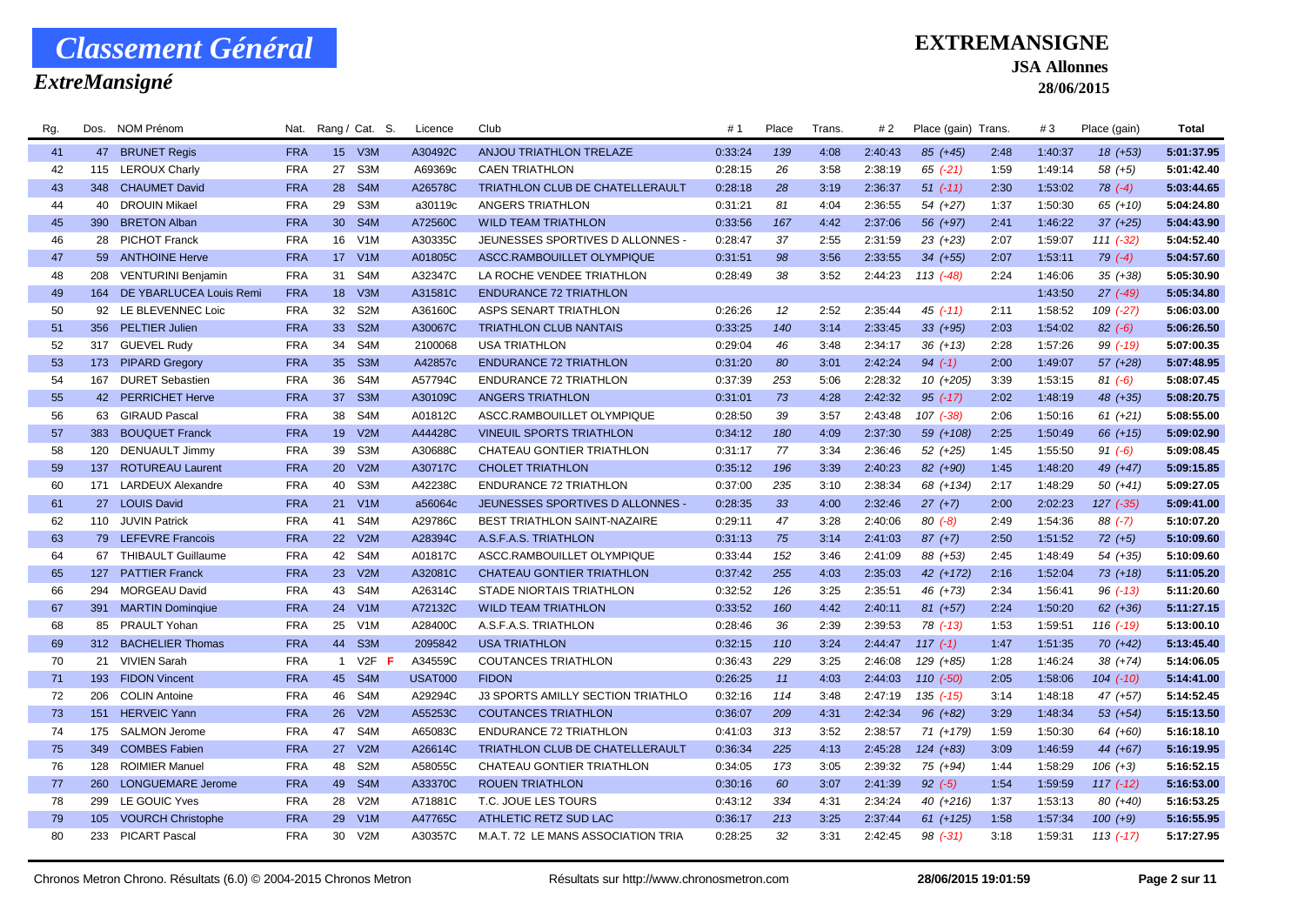### *ExtreMansigné*

### **EXTREMANSIGNE**

#### **JSA Allonnes**

| Rg. | Dos. | NOM Prénom               | Nat.       |                 | Rang / Cat. S.   | Licence | Club                               | #1      | Place | Trans. | # 2     | Place (gain) Trans. |       | #3      | Place (gain)  | <b>Total</b> |
|-----|------|--------------------------|------------|-----------------|------------------|---------|------------------------------------|---------|-------|--------|---------|---------------------|-------|---------|---------------|--------------|
| 81  |      | 286 MORILLON Cedric      | <b>FRA</b> |                 | 50 S4M           | A32534C | SNLS44                             | 0:32:50 | 124   | 4:30   | 2:47:39 | $139(-11)$          | 2:12  | 1:50:27 | $63$ $(+54)$  | 5:17:36.15   |
| 82  | 318  | LE CANN Yann             | <b>FRA</b> | 51              | S <sub>3</sub> M | 0000000 | <b>USA TRIATHLON</b>               | 0:40:39 | 304   | 3:44   | 2:46:11 | $130 (+136)$        | 2:23  | 1:46:48 | 42 (+86)      | 5:19:42.30   |
| 83  |      | 215 ABERGEL Meredith     | <b>FRA</b> | 31              | V2M              | A58720C | M.A.T. 72 LE MANS ASSOCIATION TRIA | 0:32:08 | 107   | 6:50   | 2:50:49 | $162$ $(-54)$       | 4:44  | 1:45:43 | $32 (+78)$    | 5:20:11.20   |
| 84  |      | 29 POULAIN Anthony       | <b>FRA</b> | 32              | V <sub>1</sub> M | A32057C | JEUNESSES SPORTIVES D ALLONNES -   | 0:33:40 | 149   | 2:54   | 2:51:00 | 163(0)              | 1:35  | 1:51:11 | 68 (+65)      | 5:20:16.20   |
| 85  |      | 6 DAVY Elodie            | <b>FRA</b> | $\mathbf{1}$    | S <sub>3F</sub>  | A31323C | DROMAD'ERDRE                       | 0:33:35 | 147   | 3:25   | 2:52:35 | $181$ $(-11)$       | 1:39  | 1:49:07 | 56 (+73)      | 5:20:18.40   |
| 86  |      | 271 MEMAIN Geoffrey      | <b>FRA</b> |                 | 52 S2M           | A31251C | SAINT-LO TRIATHLON                 | 0:33:51 | 158   | 3:28   | 2:37:26 | 58 (+94)            | 1:28  | 2:04:40 | 146 (-22)     | 5:20:50.25   |
| 87  |      | 229 LECOT Eric           | <b>FRA</b> | 33 <sup>°</sup> | V2M              | A30345C | M.A.T. 72 LE MANS ASSOCIATION TRIA | 0:32:15 | 111   | 4:29   | 2:39:28 | $74(+38)$           | 2:01  | 2:02:58 | $131 (-14)$   | 5:21:08.05   |
| 88  | 133  | <b>GRIMAULT Anthony</b>  | <b>FRA</b> | 34              | V1M              | A30745C | <b>CHOLET TRIATHLON</b>            | 0:28:09 | 25    | 3:19   | 2:48:46 | 143 (-85)           | 2:19  | 1:58:47 | $108 (+22)$   | 5:21:18.30   |
| 89  |      | 275 BICHE Patrice        | <b>FRA</b> | 35 <sup>5</sup> | V3M              | A31130C | <b>SEGRE ESSHA TRIATHLON</b>       | 0:36:54 | 233   | 4:19   | 2:36:58 | 55 (+140)           | 2:47  | 2:00:26 | $119 (+4)$    | 5:21:21.80   |
| 90  | 96   | <b>DEMELLIER Nicolas</b> | <b>FRA</b> | 36              | V2M              | A31187c | <b>ASPTT ANGERS</b>                | 0:32:22 | 119   | 3:48   | 2:42:43 | $97 (+15)$          | 4:01  | 1:59:05 | $110 (+14)$   | 5:21:55.65   |
| 91  |      | 111 MERIENNE Julien      | <b>FRA</b> | 53              | S4M              | 2099772 | <b>BIKE BARN</b>                   | 0:32:53 | 127   | 5:23   | 2:45:05 | $121 (-1)$          | 2:33  | 1:56:13 | $92 (+37)$    | 5:22:04.30   |
| 92  | 396  | <b>MEYNIEL Michael</b>   | <b>FRA</b> | 54              | S3M              |         |                                    | 0:33:45 | 153   | 3:39   | 2:53:03 | $185$ $(-14)$       | 2:31  | 1:49:34 | 60 (+75)      | 5:22:30.05   |
| 93  | 158  | <b>BROU Stephane</b>     | <b>FRA</b> | 37 <sup>2</sup> | V2M              | A31577C | <b>ENDURANCE 72 TRIATHLON</b>      | 0:37:45 | 257   | 5:02   | 2:35:24 | 44 (+165)           | 2:46  | 2:01:51 | $125(-1)$     | 5:22:44.95   |
| 94  | 99   | LE GALLIOT Nicolas       | <b>FRA</b> | 55              | S <sub>4</sub> M | A49795C | <b>ASSP TRI53</b>                  | 0:35:32 | 201   | 4:07   | 2:44:09 | $111 (+68)$         | 2:26  | 1:57:22 | 98 (+39)      | 5:23:34.50   |
| 95  | 295  | <b>THIEBAULT Kevin</b>   | <b>FRA</b> |                 | 56 S1M           | A61889C | <b>STADE NIORTAIS TRIATHLON</b>    | 0:37:04 | 236   | 4:06   | 2:37:17 | 57 (+139)           | 2:45  | 2:02:28 | $128 (+2)$    | 5:23:38.15   |
| 96  | 121  | <b>FORGET Anthony</b>    | <b>FRA</b> | 57              | S <sub>4</sub> M | A59290C | CHATEAU GONTIER TRIATHLON          | 0:40:52 | 311   | 3:52   | 2:37:34 | 60 (+191)           | 2:13  | 1:59:28 | $112 (+24)$   | 5:23:57.40   |
| 97  |      | 360 PASQUIER gilles      | <b>FRA</b> | 38              | V2M              | A31759C | <b>TRIATHLON COTE D AMOUR</b>      | 0:28:54 | 42    | 3:11   | 2:43:43 | $106$ $(-29)$       | 2:43  | 2:05:47 | $153$ $(-26)$ | 5:24:16.55   |
| 98  | 313  | <b>CESBRON Xavier</b>    | <b>FRA</b> | 58              | S <sub>4</sub> M | 0000000 | <b>USA TRIATHLON</b>               | 0:29:02 | 45    | 3:01   | 2:33:27 | $32 (+16)$          | 11:40 | 2:07:11 | $162$ $(-69)$ | 5:24:18.45   |
| 99  |      | 174 PLASSAIS Olivier     | <b>FRA</b> |                 | 39 V1M           |         | <b>ENDURANCE 72 TRIATHLON</b>      | 0:40:50 | 309   | 4:27   | 2:47:12 | 134 (+127)          | 3:20  | 1:48:32 | $51 (+83)$    | 5:24:19.05   |
| 100 | 280  | <b>CHEMIN Sebastien</b>  | <b>FRA</b> | 59              | S <sub>4</sub> M | A32532C | SNLS44                             | 0:33:56 | 166   | 3:23   | 2:53:42 | $189(-6)$           | 3:19  | 1:50:56 | $67 (+72)$    | 5:25:13.05   |
| 101 | 297  | <b>BOIRAL Yves</b>       | <b>FRA</b> | 40              | V2M              | A03733C | T.C. JOUE LES TOURS                | 0:33:53 | 162   | 3:58   | 2:41:32 | $91 (+54)$          | 2:45  | 2:03:14 | $133 (+7)$    | 5:25:19.65   |
| 102 | 257  | <b>LEGRAND Francois</b>  | <b>FRA</b> | 41              | V2M              | A33382C | <b>ROUEN TRIATHLON</b>             | 0:31:31 | 90    | 4:41   | 2:49:26 | $150( -49)$         | 2:56  | 1:56:56 | $97 (+37)$    | 5:25:27.10   |
| 103 | 336  | L HOSTIS David           | <b>FRA</b> |                 | 42 V1M           | A65629C | <b>TRIATHLON CLUB TORCY</b>        | 0:31:01 | 72    | 3:41   | 2:40:33 | $84(+5)$            | 2:37  | 2:07:51 | 167 (-36)     | 5:25:39.80   |
| 104 | 125  | <b>GUEGUEN Franck</b>    | <b>FRA</b> | 43              | V2M              | A30627C | CHATEAU GONTIER TRIATHLON          | 0:37:29 | 248   | 3:00   | 2:49:07 | 145 (+89)           | 2:02  | 1:54:05 | 84 (+55)      | 5:25:41.15   |
| 105 |      | 244 ROUAULT Philippe     | <b>FRA</b> |                 | 44 V1M           | A46083C | PAYS D ANCENIS CLUB TRIATHLON 44   | 0:30:10 | 57    | 3:38   | 2:43:15 | $100 (-28)$         | 2:36  | 2:06:18 | 154 (-20)     | 5:25:53.70   |
| 106 | 77   | <b>GUERRA Patrick</b>    | <b>FRA</b> | 45              | V3M              | A39719C | A.S.F.A.S. TRIATHLON               | 0:40:37 | 301   | 4:45   | 2:51:46 | 169 (+92)           | 2:02  | 1:46:49 | 43 #####      | 5:25:57.95   |
| 107 |      | 306 LEFEUVRE Didier      | <b>FRA</b> | 46              | V2M              | A26231C | T.C.G. 79 PARTHENAY                | 0:28:17 | 27    | 3:01   | 2:47:47 | $140$ $(-78)$       | 2:13  | 2:04:56 | $147(-2)$     | 5:26:10.40   |
| 108 | 368  | <b>GAUDIAU Sebastien</b> | <b>FRA</b> | 60              | S <sub>4</sub> M | A19618C | <b>TRISTARS DE CANNES</b>          | 0:36:31 | 223   | 3:50   | 2:41:15 | 89 (+108)           | 1:44  | 2:03:02 | $132 (+7)$    | 5:26:18.95   |
| 109 | 71   | <b>BOUCHER Pascal</b>    | <b>FRA</b> | 47              | V2M              | A28446C | A.S.F.A.S. TRIATHLON               | 0:28:45 | 35    | 3:26   | 2:58:32 | $222$ $(-134)$      | 4:11  | 1:51:28 | 69 (+60)      | 5:26:19.90   |
| 110 |      | 94 CHAUVIRAY Freddy      | <b>FRA</b> | 61              | S <sub>4</sub> M | a46222c | <b>ASPTT ANGERS</b>                | 0:39:36 | 282   | 3:19   | 2:39:43 | $77(+160)$          | 2:45  | 2:01:20 | $120 (+12)$   | 5:26:40.00   |
| 111 |      | 156 BEAU Stephane        | <b>FRA</b> | 48              | V2M              | A31570C | <b>ENDURANCE 72 TRIATHLON</b>      | 0:40:00 | 286   | 3:39   | 2:54:02 | $190 (+74)$         | 1:41  | 1:47:34 | 46 #####      | 5:26:53.90   |
| 112 |      | 170 HOUSSAY Alban        | <b>FRA</b> | 62              | S4M              | A58847C | <b>ENDURANCE 72 TRIATHLON</b>      | 0:41:14 | 317   | 4:41   | 2:49:52 | $154 (+112)$        | 2:36  | 1:48:34 | $52(+93)$     | 5:26:54.10   |
| 113 |      | 178 WILL Francois        | <b>FRA</b> | 63              | S <sub>2</sub> M | A31639C | <b>ENDURANCE 72 TRIATHLON</b>      | 0:33:49 | 156   | 4:08   | 2:55:31 | $200 (-36)$         | 1:44  | 1:51:46 | $71 (+79)$    | 5:26:55.80   |
| 114 | 148  | <b>CHAUVIERE David</b>   | <b>FRA</b> | 64              | S <sub>4</sub> M | A50660C | <b>COUTANCES TRIATHLON</b>         | 0:33:28 | 141   | 3:40   | 2:46:03 | $128 (+15)$         | 2:11  | 2:01:48 | $123 (+12)$   | 5:27:07.50   |
| 115 |      | 240 FOULONNEAU Pierre    | <b>FRA</b> |                 | 65 S4M           | a71595c | PAYS D ANCENIS CLUB TRIATHLON 44   | 0:29:32 | 51    | 3:37   | 2:43:38 | $104$ $(-31)$       | 4:41  | 2:06:24 | 156 (-33)     | 5:27:50.30   |
| 116 |      | 172 LEROUX Cyril         | <b>FRA</b> | 66              | S <sub>4</sub> M | A42751C | <b>ENDURANCE 72 TRIATHLON</b>      | 0:34:02 | 169   | 4:43   | 2:39:37 | 76 (+73)            | 2:26  | 2:07:09 | $161$ $(-20)$ | 5:27:55.15   |
| 117 | 400  | <b>SOLIVERES</b>         | <b>FRA</b> | 67              | $-M-$            |         |                                    | 0:26:52 | 14    | 2:38   | 2:49:14 | 146 (-88)           | 2:20  | 2:07:28 | $164$ $(-15)$ | 5:28:29.00   |
| 118 | 371  | LE DELLIOU Gwenael       | <b>FRA</b> | 49              | V2M              | A01458C | TRIATHLON SAINT REMY LES CHEVREU   | 0:32:56 | 129   | 4:08   | 2:39:15 | $73 (+53)$          | 3:05  | 2:09:45 | 174 (-42)     | 5:29:06.50   |
| 119 | 39   | <b>DELAHAYE David</b>    | <b>FRA</b> | 68              | S <sub>3</sub> M | A30129C | <b>ANGERS TRIATHLON</b>            | 0:36:19 | 215   | 3:31   | 2:52:43 | $183 (+31)$         | 2:38  | 1:54:05 | 83 (+65)      | 5:29:12.85   |
| 120 |      | 116 BARRIERE Nicolas     | <b>FRA</b> | 50              | V <sub>1</sub> M | A28871C | CHARTRES METROPOLE TRIATHLON       | 0:29:38 | 52    | 3:34   | 2:43:31 | $102$ $(-28)$       | 2:51  | 2:10:11 | 177 (-40)     | 5:29:42.30   |
|     |      |                          |            |                 |                  |         |                                    |         |       |        |         |                     |       |         |               |              |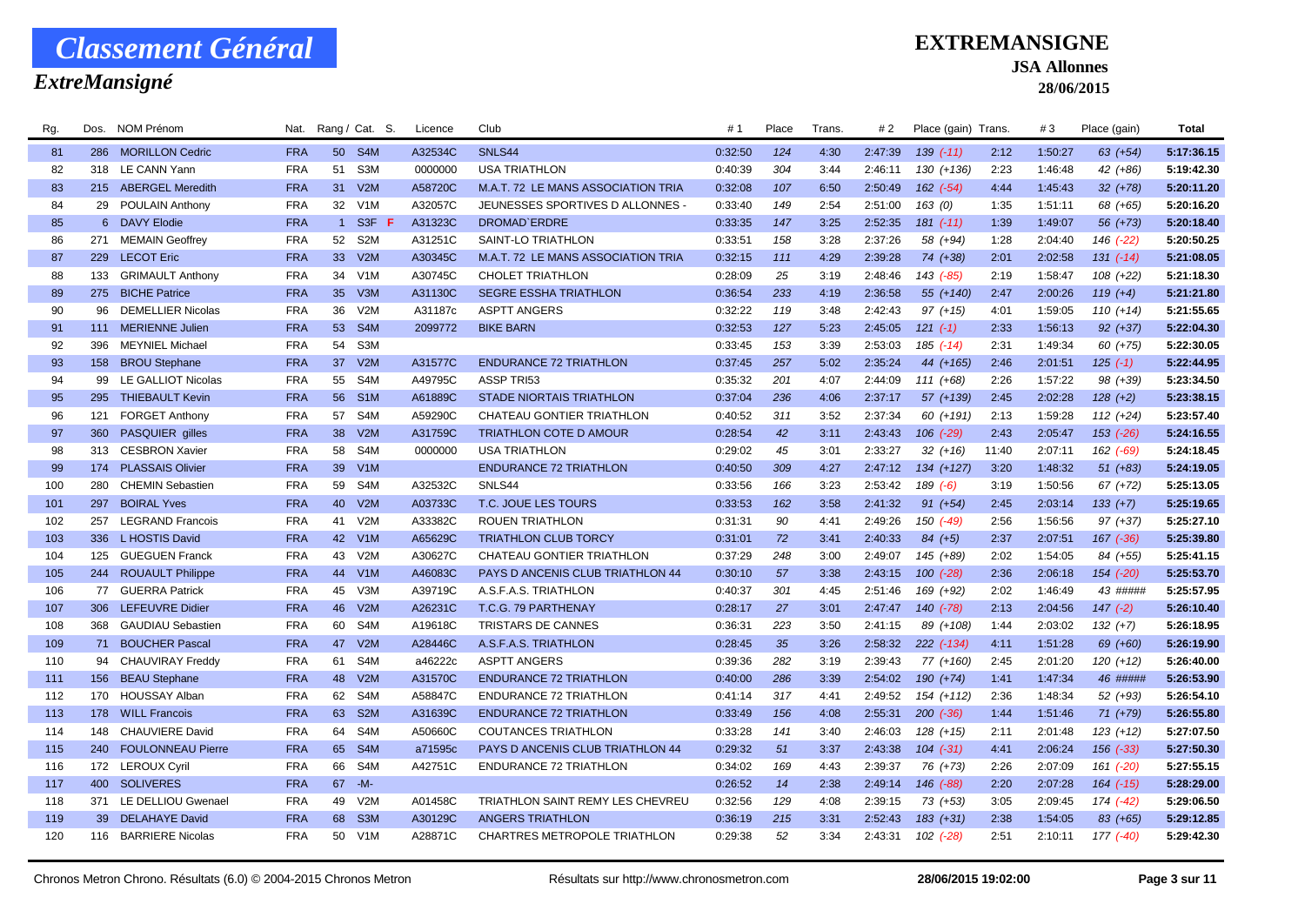### *ExtreMansigné*

### **EXTREMANSIGNE**

#### **JSA Allonnes**

| Rg. | Dos.            | <b>NOM Prénom</b>            | Nat.       |                 | Rang / Cat. S.   | Licence | Club                                | #1      | Place | Trans. | # 2     | Place (gain) Trans. |      | #3      | Place (gain)  | <b>Total</b> |
|-----|-----------------|------------------------------|------------|-----------------|------------------|---------|-------------------------------------|---------|-------|--------|---------|---------------------|------|---------|---------------|--------------|
| 121 |                 | 254 PIHAN Daniel             | <b>FRA</b> |                 | 51 V1M           | A34871C | <b>RENNES TRIATHLON</b>             | 0:28:53 | 41    | 3:14   | 2:43:33 | $103$ $(-28)$       | 2:35 | 2:11:45 | 190 (-52)     | 5:29:57.90   |
| 122 | 388             | <b>GESLAIN Franck</b>        | <b>FRA</b> | 69              | S4M              | A30566C | <b>VSF TRIATHLON</b>                | 0:30:57 | 71    | 3:32   | 2:42:50 | $99$ $(-16)$        | 2:28 | 2:10:18 | 178 (-35)     | 5:30:04.55   |
| 123 | 246             | <b>FOUQUE Florent</b>        | <b>FRA</b> |                 | 70 S2M           | A33682C | <b>LES PIRANHAS</b>                 | 0:30:42 | 69    | 3:28   | 2:36:21 | 48 (+23)            | 1:55 | 2:17:51 | $218 (-77)$   | 5:30:14.70   |
| 124 | 369             | NAVARRO Ludovic              | <b>FRA</b> | 71              | S <sub>4</sub> M | A34435C | LES TRITONS CONDEENS                | 0:34:13 | 181   | 4:47   | 2:50:05 | $157 (+27)$         | 2:38 | 1:58:37 | $107 (+30)$   | 5:30:17.10   |
| 125 | 180             | <b>CALDIER Olivier</b>       | <b>FRA</b> | 52 <sub>2</sub> | V2M              | A06655C | <b>ESR TRIATHLON</b>                | 0:36:04 | 208   | 4:53   | 2:51:49 | $171 (+21)$         | 2:14 | 1:56:14 | $93 (+62)$    | 5:31:11.60   |
| 126 |                 | 385 BARRE Thierry            | <b>FRA</b> | 53              | V2M              | A31573C | <b>VSF TRIATHLON</b>                | 0:38:40 | 268   | 4:03   | 2:49:48 | $152 (+85)$         | 2:46 | 1:56:25 | $94(+57)$     | 5:31:39.35   |
| 127 |                 | 142 BELLOT Guy               | <b>FRA</b> |                 | 54 V1M           | A48836C | <b>COURBEVOIE TRIATHLON</b>         | 0:34:06 | 174   | 4:45   | 2:43:49 | $109 (+51)$         | 2:41 | 2:06:24 | $155 (-4)$    | 5:31:43.10   |
| 128 | 291             | <b>YVON Joachim</b>          | <b>FRA</b> | 72              | S4M              | A32529C | SNLS44                              | 0:32:13 | 109   | 4:38   | 2:56:54 | $212$ $(-87)$       | 2:02 | 1:56:26 | 95 (+68)      | 5:32:10.65   |
| 129 |                 | 65 PICOT Alexandre           | <b>FRA</b> |                 | 55 V1M           | A02857C | ASCC.RAMBOUILLET OLYMPIQUE          | 0:32:01 | 104   | 5:06   | 2:52:33 | 180 (-56)           | 2:43 | 1:59:51 | $115 (+31)$   | 5:32:12.00   |
| 130 | 327             | <b>BRUNET Julien</b>         | <b>FRA</b> | 73              | S4M              | A41220C | <b>TOBESPORT</b>                    | 0:29:47 | 55    | 5:29   | 2:54:10 | 191 (-101)          | 5:26 | 1:57:36 | $101 (+26)$   | 5:32:25.00   |
| 131 |                 | 189 SIEFRIDT Philippe        | <b>FRA</b> | 56              | V2M              | A33231C | E.S.M. GONFREVILLE L ORCHER         | 0:31:18 | 79    | 4:09   | 2:54:55 | $196$ $(-87)$       | 2:13 | 2:00:24 | $118 (+35)$   | 5:32:56.25   |
| 132 | 51              | <b>GENIE Laurent</b>         | <b>FRA</b> | 57              | V1M              | A05867C | ANTONY NATATION SECTION TRIATHLO    | 0:27:05 | 19    | 3:38   | 2:49:21 | 147 (-90)           | 2:28 | 2:10:38 | 180 (-23)     | 5:33:07.75   |
| 133 | 86              | <b>ROUDAIRE Frederic</b>     | <b>FRA</b> | 58              | V3M              | A28392C | A.S.F.A.S. TRIATHLON                | 0:31:13 | 76    | 3:08   | 2:46:37 | $132$ $(-36)$       | 2:44 | 2:09:47 | $175$ $(-21)$ | 5:33:27.05   |
| 134 | 194             | <b>RICOUARD Marc Antoine</b> | <b>FRA</b> | 59              | V1M              | A34430C | TRIATHLON FLERS LA FERTE MACE       | 0:34:01 | 168   | 4:30   | 2:44:20 | $112 (+44)$         | 2:14 | 2:08:57 | $171$ $(-10)$ | 5:33:59.90   |
| 135 |                 | 55 FIEIVET Arnaud            | <b>FRA</b> |                 | 74 S3M           | a54836c | <b>ASAV TRIATHLON</b>               | 0:36:39 | 227   | 5:06   | 2:51:03 | 164 (+39)           | 3:38 | 1:57:45 | $102 (+53)$   | 5:34:09.60   |
| 136 |                 | 89 SAUVE Gregoire            | <b>FRA</b> | 75              | S4M              | A28372C | A.S.F.A.S. TRIATHLON                | 0:37:17 | 241   | 4:45   | 2:47:32 | 138 (+84)           | 3:16 | 2:01:35 | $122 (+21)$   | 5:34:22.40   |
| 137 |                 | 187 LEBLANC Benoit           | <b>FRA</b> |                 | 60 V1M           | A03080C | <b>ENTENTE SPORTIVE NANTERRE</b>    | 0:27:07 | 20    | 3:57   | 2:52:23 | 176 (-110)          | 4:09 | 2:07:01 | $160 (-7)$    | 5:34:33.15   |
| 138 |                 | 285 LEBLOIS Thomas           | <b>FRA</b> | 61              | V <sub>1</sub> M | A32525C | SNLS44                              | 0:30:15 | 59    | 3:06   | 2:53:38 | 188 (-88)           | 3:05 | 2:05:02 | $148 (+9)$    | 5:35:04.55   |
| 139 | 141             | <b>PLESSIS David</b>         | <b>FRA</b> |                 | 62 V1M           | A32507C | <b>CORMARIS TRIATHLON</b>           | 0:42:51 | 331   | 3:48   | 2:51:46 | $170(+116)$         | 1:43 | 1:55:02 | 89 (+76)      | 5:35:08.20   |
| 140 | 324             | <b>VIE Fabrice</b>           | <b>FRA</b> | 63              | V2M              | 2099735 | <b>USA TRIATHLON</b>                | 0:32:12 | 108   | 3:48   | 2:38:30 | $67 (+48)$          | 2:57 | 2:18:11 | $219( -80)$   | 5:35:36.60   |
| 141 | 119             | <b>BOURGEAIS Jerome</b>      | <b>FRA</b> | 64              | V1M              | A52946C | <b>CHATEAU GONTIER TRIATHLON</b>    | 0:37:24 | 246   | 3:28   | 2:48:08 | $141 (+93)$         | 2:32 | 2:04:15 | $142 (+12)$   | 5:35:44.50   |
| 142 |                 | 38 COCHEREL Jean Sebastien   | <b>FRA</b> |                 | 76 S2M           | A28633C | ANGERS TRIATHLON                    | 0:30:42 | 68    | 3:52   | 2:44:49 | 118 (-39)           | 2:42 | 2:13:58 | $201$ $(-35)$ | 5:36:00.30   |
| 143 |                 | 97 MONGODIN Laurent          | <b>FRA</b> |                 | 65 V1M           | A31257C | <b>ASPTT ANGERS</b>                 | 0:38:45 | 270   | 5:07   | 2:57:04 | $213 (+41)$         | 2:56 | 1:52:19 | 74 (+86)      | 5:36:09.25   |
| 144 | 150             | <b>GIRARD Stephane</b>       | <b>FRA</b> | 66              | V1M              | A34553C | <b>COUTANCES TRIATHLON</b>          | 0:31:18 | 78    | 3:57   | 2:38:52 | $70(+19)$           | 2:03 | 2:20:05 | $228$ $(-85)$ | 5:36:12.15   |
| 145 |                 | 149 NEEL Fabrice             | <b>FRA</b> |                 | 67 V1M           | A34560C | <b>COUTANCES TRIATHLON</b>          | 0:38:37 | 266   | 5:27   | 2:45:52 | $127 (+104)$        | 2:44 | 2:03:35 | $135 (+17)$   | 5:36:12.60   |
| 146 | 101             | <b>NOUVELLON Gaetan</b>      | <b>FRA</b> | 77              | S4M              | A30681C | ASSP TRI53                          | 0:30:26 | 65    | 3:22   | 2:44:29 | $115$ $(-30)$       | 2:53 | 2:15:32 | $206$ $(-51)$ | 5:36:40.35   |
| 147 |                 | 322 NEDELEC Marc             | <b>FRA</b> |                 | 78 S4M           | 0000000 | <b>TEAM USA BOYS</b>                | 0:33:09 | 135   | 3:54   | 2:58:54 | $223 (-71)$         | 2:52 | 1:58:07 | $105 (+59)$   | 5:36:54.25   |
| 148 |                 | 123 GAUTHIER Samuel          | <b>FRA</b> | 79              | S4M              | A46803C | CHATEAU GONTIER TRIATHLON           | 0:39:58 | 285   | 4:27   | 2:45:48 | $126 (+121)$        | 1:57 | 2:05:15 | $150(+16)$    | 5:37:22.70   |
| 149 | 165             | <b>DUBOIS Fabien</b>         | <b>FRA</b> | 68              | V1M              | A72225C | <b>ENDURANCE 72 TRIATHLON</b>       | 0:32:48 | 123   | 4:41   | 2:38:50 | 69 (+48)            | 2:28 | 2:18:43 | $223 (-74)$   | 5:37:26.95   |
| 150 | 129             | <b>COUTABLE Arnaud</b>       | <b>FRA</b> | 80              | S <sub>2</sub> M | A65323C | CHERBOURG TRIATHLON                 | 0:36:54 | 232   | 5:45   | 2:49:59 | 155 (+46)           | 2:31 | 2:02:36 | 130 (+36)     | 5:37:42.50   |
| 151 |                 | 138 SAULGRAIN Jerome         | <b>FRA</b> |                 | 69 V1M           | A30727C | <b>CHOLET TRIATHLON</b>             | 0:34:05 | 172   | 4:36   | 3:04:39 | $256$ $(-69)$       | 2:04 | 1:52:21 | 75 (+90)      | 5:37:42.95   |
| 152 | 331             | <b>MENETRIER Julien</b>      | <b>FRA</b> | 81              | S3M              | A41378C | <b>TOBESPORT</b>                    | 0:33:32 | 144   | 5:34   | 2:59:17 | $226$ $(-70)$       | 3:56 | 1:55:36 | $90(+62)$     | 5:37:52.70   |
| 153 |                 | 104 GODARD Cedric            | <b>FRA</b> |                 | 70 V1M           | A65553C | ATHLETIC RETZ SUD LAC               | 0:34:35 | 189   | 4:44   | 2:52:21 | $175 (+12)$         | 2:35 | 2:04:31 | $145 (+24)$   | 5:38:43.25   |
| 154 | 362             | <b>BURGAUD Jerome</b>        | <b>FRA</b> | 71              | V1M              | A31502C | <b>TRIATHLON SPORT COUERONNAIS</b>  | 0:32:17 | 115   | 4:06   | 2:47:22 | $136$ $(-17)$       | 3:44 | 2:12:19 | 192 (-22)     | 5:39:44.15   |
| 155 | 245             | <b>MARTIN Marc Antoine</b>   | <b>FRA</b> |                 | 82 S3M           | A65226C | PAYS DE ST GILLES CROIX DE VIE VEND | 0:32:26 | 120   | 3:17   | 2:50:33 | $159$ $(-23)$       | 2:11 | 2:11:31 | 187 (-12)     | 5:39:56.55   |
| 156 | 140             | <b>DAVID Emmanuel</b>        | <b>FRA</b> |                 | 72 V1M           | A32506C | <b>CORMARIS TRIATHLON</b>           | 0:36:26 | 220   | 3:49   | 2:55:52 | $206 (+13)$         | 2:46 | 2:01:27 | $121 (+51)$   | 5:40:15.85   |
| 157 |                 | 49 MALECOT Gildas            | <b>FRA</b> |                 | 73 V1M           | A62581C | ANJOU TRIATHLON TRELAZE             | 0:30:38 | 67    | 4:20   | 2:55:53 | 207 (-103)          | 2:20 | 2:07:12 | $163 (+13)$   | 5:40:21.15   |
| 158 |                 | 176 TANGUY Francis           | <b>FRA</b> | 83              | S3M              | A64336C | <b>ENDURANCE 72 TRIATHLON</b>       | 0:33:52 | 161   | 4:32   | 2:47:07 | $133 (+25)$         | 2:21 | 2:12:57 | 195 (-22)     | 5:40:47.80   |
| 159 | 30 <sup>°</sup> | <b>BAZOGE Christophe</b>     | <b>FRA</b> | 74              | V2M              | A32030C | JEUNESSES SPORTIVES D ALLONNES -    | 0:34:11 | 179   | 4:36   | 2:39:12 | $72$ $(+90)$        | 6:02 | 2:17:07 | $213 (-70)$   | 5:41:06.75   |
| 160 | 381             | <b>GONZALES Matthieu</b>     | <b>FRA</b> | 84              | S <sub>2</sub> M | A46404C | <b>VERSAILLES TRIATHLON</b>         | 0:30:19 | 61    | 3:14   | 2:47:29 | 137 (-53)           | 3:02 | 2:17:26 | $216$ $(-46)$ | 5:41:27.55   |
|     |                 |                              |            |                 |                  |         |                                     |         |       |        |         |                     |      |         |               |              |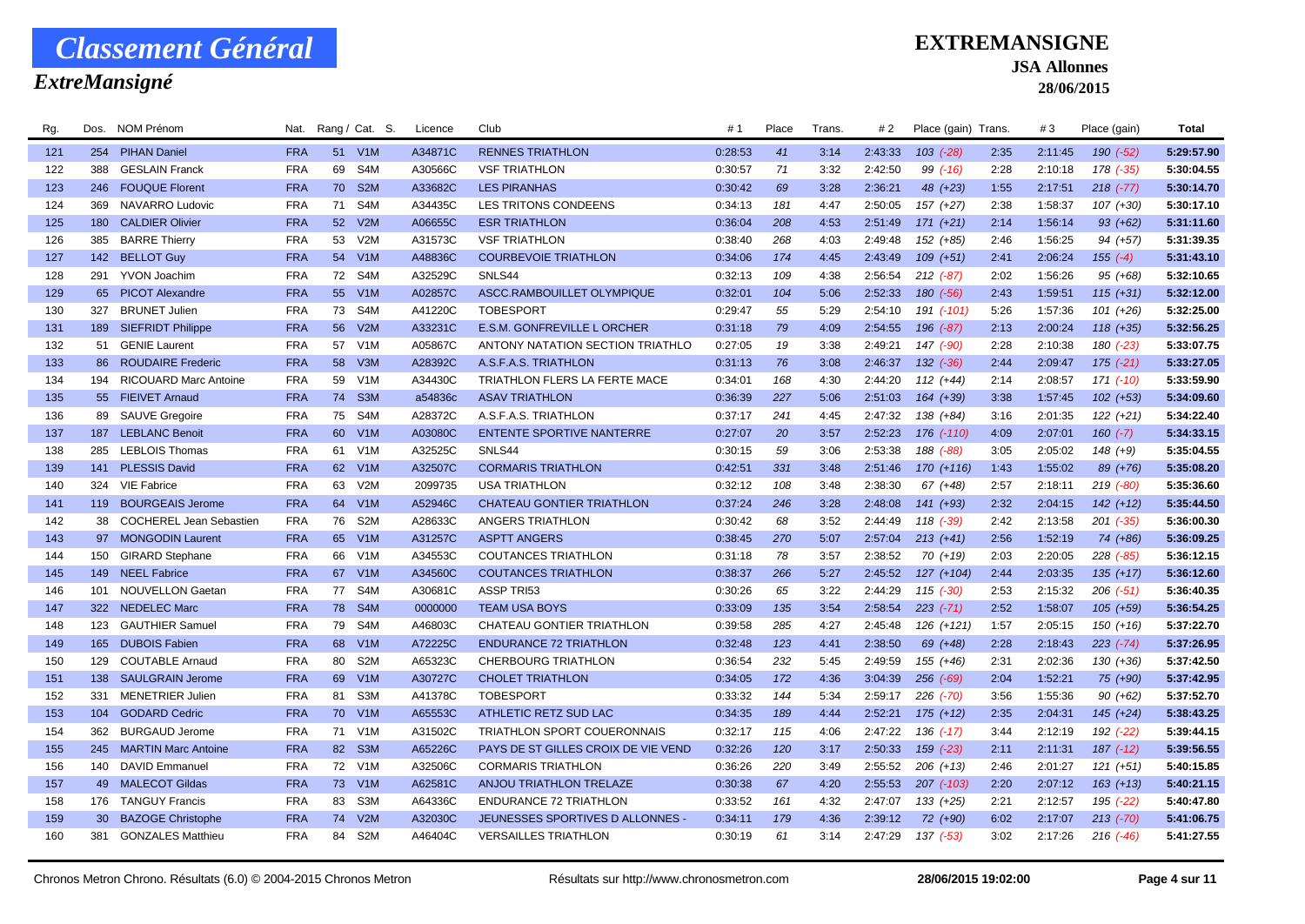### *ExtreMansigné*

### **EXTREMANSIGNE**

#### **JSA Allonnes**

| Rg. | Dos.             | NOM Prénom               | Nat.       |                | Rang / Cat. S.   | Licence | Club                                  | #1      | Place | Trans. | # 2     | Place (gain) Trans. |      | #3      | Place (gain)  | <b>Total</b> |
|-----|------------------|--------------------------|------------|----------------|------------------|---------|---------------------------------------|---------|-------|--------|---------|---------------------|------|---------|---------------|--------------|
| 161 |                  | 242 GROSSIN Cedric       | <b>FRA</b> |                | 85 S4M           | A57833C | PAYS D ANCENIS CLUB TRIATHLON 44      | 0:32:52 | 125   | 3:47   | 2:48:54 | $144$ $(-13)$       | 1:52 | 2:14:17 | $203$ $(-23)$ | 5:41:39.95   |
| 162 |                  | 300 FOUCHER Jacky        | <b>FRA</b> | 86             | S4M              | A59153C | TRIATHLON ATLANTIQUE CARQUEFOU        | 0:31:47 | 97    | 4:25   | 2:49:34 | $151$ $(-43)$       | 3:15 | 2:13:52 | $200$ $(-22)$ | 5:42:51.05   |
| 163 |                  | 182 MESA Christophe      | <b>FRA</b> |                | 75 V1M           | A72505C | <b>ESR TRIATHLON</b>                  | 0:27:14 | 21    | 3:29   | 2:56:54 | 211 (-129)          | 3:10 | 2:12:14 | $191 (-13)$   | 5:42:58.35   |
| 164 |                  | 2 BOISTEAU Cecile        | <b>FRA</b> |                | 2 V1F F          | A31135C | SEGRE ESSHA TRIATHLON                 | 0:38:49 | 271   | 3:32   | 2:53:18 | 187 (+67)           | 2:20 | 2:05:36 | 152 (+40)     | 5:43:32.20   |
| 165 |                  | 53 GANACHAUD Fabrice     | <b>FRA</b> |                | 87 S4M           | A64425C | ATHLETIC RETZ SUD LAC                 | 0:34:25 | 186   | 4:46   | 2:54:14 | $193(-5)$           | 3:25 | 2:06:50 | $159 (+26)$   | 5:43:36.65   |
| 166 | 191              | <b>PIERRE Thierry</b>    | <b>FRA</b> | 76             | V2M              | A35564C | <b>ESPERANCE CHARTRES DE BRETAGNE</b> | 0:45:23 | 341   | 3:19   | 2:52:36 | 182 (+107)          | 2:43 | 1:59:38 | $114(+68)$    | 5:43:37.05   |
| 167 |                  | 339 ERNOUL Didier        | <b>FRA</b> |                | 77 V2M           | A31921C | TRI VELOCE SAINT SEBASTIEN            | 0:34:15 | 182   | 4:09   | 2:55:55 | $208$ $(-15)$       | 1:41 | 2:07:47 | $166 (+30)$   | 5:43:44.10   |
| 168 | 292              | <b>REGNAUT Herve</b>     | <b>FRA</b> |                | 78 V1M           | A35512C | SAINT BRIEUC TRIATHLON                | 0:34:10 | 177   | 4:33   | 2:53:01 | $184$ $(-1)$        | 2:33 | 2:09:43 | $173 (+10)$   | 5:43:57.65   |
| 169 | 100 <sub>1</sub> | <b>LEROYER Franck</b>    | <b>FRA</b> |                | 79 V1M           | A49774C | <b>ASSP TRI53</b>                     | 0:40:15 | 291   | 4:23   | 2:52:33 | $179 (+81)$         | 2:39 | 2:04:13 | $141 (+41)$   | 5:44:01.20   |
| 170 | 199              | <b>GUYOMARD Pascal</b>   | <b>FRA</b> | 80             | V2M              | A10797C | <b>FREE IRON TEAM</b>                 | 0:36:17 | 212   | 3:46   | 2:52:32 | $178 (+27)$         | 3:36 | 2:08:31 | $169 (+15)$   | 5:44:39.45   |
| 171 | 367              | <b>SECHE Jerome</b>      | <b>FRA</b> | 88             | S4M              | A43577C | <b>TRIATHLON SPORT COUERONNAIS</b>    | 0:36:22 | 219   | 4:18   | 3:07:37 | $269$ $(-42)$       | 2:19 | 1:54:35 | 87 (+90)      | 5:45:09.10   |
| 172 |                  | 365 GEFFLOT Mathieu      | <b>FRA</b> | 89             | S <sub>2</sub> M | A58580C | TRIATHLON SPORT COUERONNAIS           | 0:37:11 | 240   | 4:13   | 2:52:18 | 174 (+46)           | 2:44 | 2:09:23 | 172 (+22)     | 5:45:47.30   |
| 173 | 222              | <b>COUTABLE Vincent</b>  | <b>FRA</b> | 81             | V1M              | A71073C | M.A.T. 72 LE MANS ASSOCIATION TRIA    | 0:35:06 | 195   | 3:08   | 2:48:24 | $142 (+50)$         | 2:33 | 2:16:39 | $210( -28)$   | 5:45:48.60   |
| 174 | 248              | <b>LACHAMBRE Yohann</b>  | <b>FRA</b> | 90             | S4M              | A42874C | POISSY TRIATHLON                      | 0:37:19 | 243   | 3:30   | 2:59:38 | $228 (+17)$         | 1:51 | 2:03:38 | $136 (+52)$   | 5:45:51.90   |
| 175 |                  | 211 DUFEU Herve          | <b>FRA</b> |                | 82 V1M           | A30660C | <b>LAVAL TRIATHLON CLUB</b>           | 0:31:28 | 87    | 3:51   | 2:55:50 | $204 (-87)$         | 4:14 | 2:10:49 | $182 (-1)$    | 5:46:08.85   |
| 176 | 209              | <b>BRUYAS Christian</b>  | <b>FRA</b> | 83             | V <sub>2</sub> M | A43940C | <b>LAVAL TRIATHLON CLUB</b>           | 0:34:09 | 176   | 3:13   | 2:44:44 | $116 (+59)$         | 2:11 | 2:22:16 | $233 (-59)$   | 5:46:30.50   |
| 177 |                  | 359 GARIN Thibault       | <b>FRA</b> | 91             | S <sub>2</sub> M | A50083C | <b>TRIATHLON COTE D AMOUR</b>         | 0:33:55 | 164   | 3:30   | 3:01:45 | $241 (-55)$         | 2:10 | 2:05:16 | $151 (+42)$   | 5:46:32.90   |
| 178 |                  | 4 CHOULEYSKO Melissa     | <b>FRA</b> | $\overline{2}$ | $S2F$ F          | A42397C | A.S.F.A.S. TRIATHLON                  | 0:37:10 | 239   | 3:54   | 3:05:05 | $259$ $(-12)$       | 2:55 | 1:58:01 | $103 (+73)$   | 5:47:02.55   |
| 179 |                  | 184 CABOCHE Jeremy       | <b>FRA</b> |                | 92 S3M           | A04065C | ENVY/EPINAY SOUS SENART TRIATHLO      | 0:31:52 | 99    | 4:07   | 2:46:12 | $131 (-20)$         | 1:36 | 2:23:24 | $238 (-60)$   | 5:47:09.15   |
| 180 |                  | 234 PLUT Gilles          | <b>FRA</b> | 93             | S4M              | A30412C | M.A.T. 72 LE MANS ASSOCIATION TRIA    | 0:37:06 | 238   | 3:20   | 3:00:32 | $232 (+8)$          | 2:50 | 2:04:07 | 140 (+50)     | 5:47:51.10   |
| 181 | 160              | <b>CHARLOT Fabrice</b>   | <b>FRA</b> | 84             | V3M              | A31657C | <b>ENDURANCE 72 TRIATHLON</b>         | 0:38:55 | 272   | 3:42   | 2:50:40 | $161 (+83)$         | 2:58 | 2:12:38 | $194 (+8)$    | 5:48:51.00   |
| 182 |                  | 370 CHAMPENOIS Frederic  | <b>FRA</b> | 85             | V2M              | A01481C | TRIATHLON SAINT REMY LES CHEVREU      | 0:37:32 | 249   | 3:55   | 2:51:55 | 172 (+59)           | 2:11 | 2:13:31 | $198 (+8)$    | 5:49:02.10   |
| 183 | 334              | <b>SALMON Gerard</b>     | <b>FRA</b> | 86             | V3M              | A29726C | <b>TOBESPORT</b>                      | 0:40:49 | 308   | 4:50   | 3:05:08 | $260 (+34)$         | 6:18 | 1:52:48 | 76 (+91)      | 5:49:50.50   |
| 184 | 337              | <b>SEGURO Stephane</b>   | <b>FRA</b> | 87             | V2M              | A71286C | <b>TOURS RAID NATURE</b>              | 0:35:26 | 199   | 3:47   | 3:05:22 | $262$ $(-47)$       | 2:26 | 2:03:28 | $134 (+62)$   | 5:50:27.45   |
| 185 |                  | 143 GICQUEAU Thierry     | <b>FRA</b> |                | 88 V2M           | A48850C | <b>COURBEVOIE TRIATHLON</b>           | 0:39:17 | 277   | 4:22   | 2:58:06 | $221 (+42)$         | 2:00 | 2:06:49 | 158 (+50)     | 5:50:31.40   |
| 186 | 200              | <b>RAPIN Franck</b>      | <b>FRA</b> | 94             | S4M              | A10786C | <b>FREE IRON TEAM</b>                 | 0:35:06 | 194   | 5:40   | 2:57:45 | $217$ (-23)         | 3:54 | 2:08:32 | $170(+31)$    | 5:50:52.70   |
| 187 |                  | 282 CRESSENVILLE Raphael | <b>FRA</b> | 95             | S <sub>4</sub> M | A32521c | SNLS44                                | 0:37:40 | 254   | 6:55   | 3:07:23 | $268$ $(-24)$       | 5:30 | 1:54:34 | 86 (+91)      | 5:52:00.50   |
| 188 | 157              | <b>BOUGARD Julien</b>    | <b>FRA</b> | 96             | S <sub>2</sub> M | A31641C | <b>ENDURANCE 72 TRIATHLON</b>         | 0:35:41 | 204   | 3:55   | 2:52:25 | $177 (+24)$         | 3:21 | 2:17:25 | $215(-8)$     | 5:52:44.35   |
| 189 | 102 <sub>2</sub> | <b>BOUCQ Silvere</b>     | <b>FRA</b> | 97             | S4M              | A59363C | <b>ATHLETIC RETZ SUD LAC</b>          | 0:37:29 | 247   | 4:12   | 3:04:04 | $254 (-3)$          | 3:15 | 2:03:53 | $139 (+61)$   | 5:52:49.60   |
| 190 | 256              | <b>LAROCHE Daniel</b>    | <b>FRA</b> | 89             | V3M              | A33436C | <b>ROUEN TRIATHLON</b>                | 0:34:18 | 183   | 4:47   | 2:50:02 | 156 (+28)           | 3:11 | 2:22:05 | $231 (-35)$   | 5:54:21.90   |
| 191 |                  | 5 CLAUWAERT Alicia       | <b>FRA</b> | 3 <sup>1</sup> | S3F F            | A71555C | ENVY/EPINAY SOUS SENART TRIATHLO      | 0:36:22 | 218   | 4:33   | 3:09:18 | $278$ $(-52)$       | 1:58 | 2:02:34 | $129 (+79)$   | 5:54:43.10   |
| 192 |                  | 152 PEREZ Laurent        | <b>FRA</b> | 90             | V2M              | A34554C | <b>COUTANCES TRIATHLON</b>            | 0:30:20 | 63    | 3:53   | 2:57:41 | $216$ $(-116)$      | 3:21 | 2:19:50 | $227$ $(-13)$ | 5:55:02.80   |
| 193 |                  | 61 CHARLEUX Vincent      | <b>FRA</b> |                | 91 V1M           | A63716C | ASCC.RAMBOUILLET OLYMPIQUE            | 0:32:07 | 105   | 8:30   | 2:59:14 | 225 (-118)          | 4:55 | 2:10:22 | $179 (+30)$   | 5:55:06.70   |
| 194 |                  | 332 MIDELET Pierrick     | <b>FRA</b> | 92             | V1M              | A32737C | <b>TOBESPORT</b>                      | 0:42:22 | 326   | 7:09   | 2:51:34 | $165 (+93)$         | 5:58 | 2:08:18 | 168 (+39)     | 5:55:17.70   |
| 195 |                  | 266 GABILLON Laurent     | <b>FRA</b> |                | 93 V2M           | A65467C | SAINTE GENEVIEVE TRIATHLON            | 0:33:08 | 133   | 3:29   | 2:41:56 | $93 (+35)$          | 2:47 | 2:34:54 | $267 (-97)$   | 5:56:12.25   |
| 196 |                  | 112 PETIT Christophe     | <b>FRA</b> | 94             | V <sub>1</sub> M | A71807C | BORN AVENTURES MULTISPORTS            | 0:37:47 | 258   | 4:26   | 3:05:56 | $264$ $(-1)$        | 4:40 | 2:03:41 | $137 (+63)$   | 5:56:27.45   |
| 197 |                  | 154 MANDIN Herve         | <b>FRA</b> | 95             | V1M              | A31321C | DROMAD'ERDRE                          | 0:36:52 | 231   | 4:06   | 2:49:24 | $149 (+66)$         | 2:31 | 2:23:47 | $239 (-32)$   | 5:56:37.10   |
| 198 | 321              | <b>LORGERON Arnaud</b>   | <b>FRA</b> | 98             | S <sub>4</sub> M | 0000000 |                                       | 0:41:35 | 318   | 3:46   | 2:55:38 | $202 (+87)$         | 4:14 | 2:11:28 | 186 (+33)     | 5:56:39.15   |
| 199 |                  | 308 FREVILLE Michel      | <b>FRA</b> | 96             | V <sub>4</sub> M | A29969C | <b>TRIATHLON CLUB NANTAIS</b>         | 0:33:33 | 145   | 6:21   | 3:00:29 | $231 (-80)$         | 4:06 | 2:12:20 | 193 (+26)     | 5:56:46.45   |
| 200 | 147              | VAVASSEUR Laurent        | <b>FRA</b> | 97             | V2M              | a48821c | <b>COURBEVOIE TRIATHLON</b>           | 0:40:31 | 297   | 4:44   | 2:57:54 | $219 (+58)$         | 2:44 | 2:11:05 | 183 (+39)     | 5:56:55.25   |
|     |                  |                          |            |                |                  |         |                                       |         |       |        |         |                     |      |         |               |              |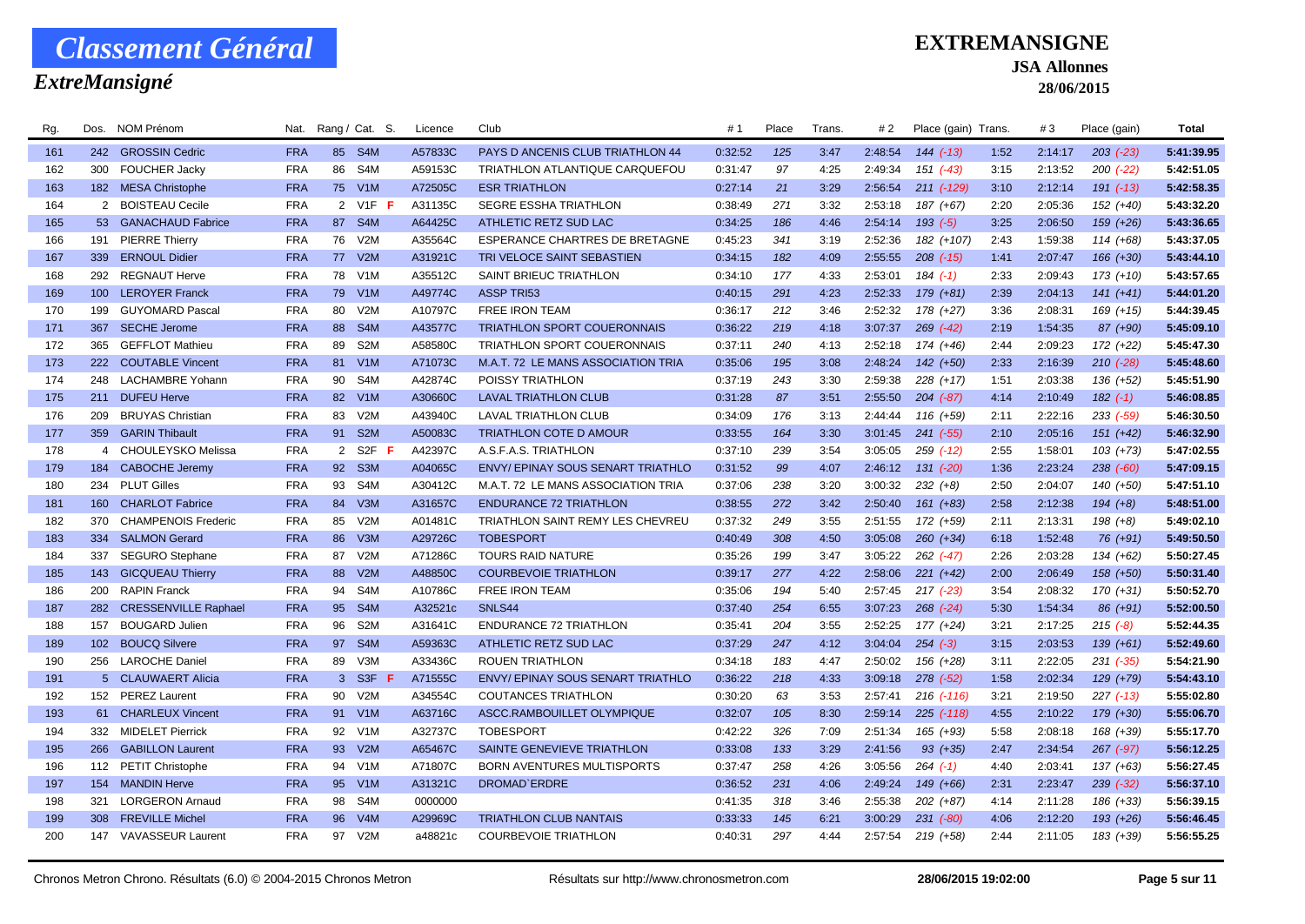### *ExtreMansigné*

### **EXTREMANSIGNE**

#### **JSA Allonnes**

| Rg. | Dos.            | <b>NOM Prénom</b>          | Nat.       |                | Rang / Cat. S.   | Licence | Club                                     | #1      | Place | Trans. | # 2     | Place (gain) Trans. |      | #3      | Place (gain)  | <b>Total</b> |
|-----|-----------------|----------------------------|------------|----------------|------------------|---------|------------------------------------------|---------|-------|--------|---------|---------------------|------|---------|---------------|--------------|
| 201 |                 | 330 MEJAN Thomas           | <b>FRA</b> |                | 99 S3M           | A57949C | <b>TOBESPORT</b>                         | 0:32:19 | 117   | 3:35   | 3:05:01 | $257$ $(-111)$      | 3:20 | 2:13:28 | 197 (+27)     | 5:57:41.25   |
| 202 | 46              | <b>BAUMARD Franck</b>      | <b>FRA</b> | 98             | V1M              | A30474C | ANJOU TRIATHLON TRELAZE                  | 0:33:51 | 157   | 4:57   | 3:08:35 | 274 (-100)          | 3:08 | 2:07:30 | $165 (+55)$   | 5:57:57.75   |
| 203 |                 | 45 ALZON Christophe        | <b>FRA</b> | 99             | V2M              | A30463C | ANJOU TRIATHLON TRELAZE                  | 0:33:45 | 154   | 4:21   | 3:00:22 | $230 (-62)$         | 4:01 | 2:15:39 | $207 (+13)$   | 5:58:05.05   |
| 204 | 277             | <b>DES FRANCS Philippe</b> | <b>FRA</b> | 100            | V2M              | A31157C | <b>SEGRE ESSHA TRIATHLON</b>             | 0:34:29 | 188   | 4:18   | 2:56:24 | $209$ $(-12)$       | 5:38 | 2:17:36 | $217(-4)$     | 5:58:21.30   |
| 205 | 218             | <b>BERNEMANN Alexander</b> | <b>FRA</b> | 101            | V2M              | A30447C | M.A.T. 72 LE MANS ASSOCIATION TRIA       | 0:34:52 | 192   | 6:44   | 3:08:19 | $273$ $(-76)$       | 4:11 | 2:04:28 | $144 (+63)$   | 5:58:31.15   |
| 206 | 326             | <b>BEZIER Christophe</b>   | <b>FRA</b> | 102            | V2M              | A32818C | <b>TOBESPORT</b>                         | 0:35:51 | 205   | 4:28   | 2:49:50 | $153 (+42)$         | 2:39 | 2:26:10 | $247$ (-43)   | 5:58:54.75   |
| 207 | 241             | <b>GOUBAUD Sebastien</b>   | <b>FRA</b> | 103            | V1M              | A60808C | PAYS D ANCENIS CLUB TRIATHLON 44         | 0:31:33 | 94    | 4:24   | 3:10:43 | 282 (-161)          | 3:03 | 2:10:39 | $181 (+48)$   | 6:00:20.15   |
| 208 | 18              | <b>SAUVAIN Sophie</b>      | <b>FRA</b> | 3              | $V3F$ F          | A33825C | <b>LES LIONS TRIATHLON</b>               | 0:37:18 | 242   | 4:25   | 3:05:09 | $261$ $(-14)$       | 2:44 | 2:11:06 | 184 (+48)     | 6:00:39.90   |
| 209 |                 | 80 LEMAIRE Benoit          | <b>FRA</b> |                | 104 V1M          | A28435C | A.S.F.A.S. TRIATHLON                     | 0:32:08 | 106   | 3:13   | 2:43:20 | $101 (+6)$          | 2:17 | 2:39:59 | 280 (-109)    | 6:00:54.30   |
| 210 | 398             | <b>PILETTE Gilles</b>      | <b>FRA</b> | 105            | V3M              |         |                                          | 0:40:12 | 290   | 4:38   | 2:55:49 | $203 (+63)$         | 2:53 | 2:18:29 | $221 (+17)$   | 6:01:58.25   |
| 211 |                 | 243 ROINE Jean Marie       | <b>FRA</b> | 106            | V1M              | A49220C | PAYS D ANCENIS CLUB TRIATHLON 44         | 0:34:04 | 171   | 4:41   | 2:44:51 | $119 (+40)$         | 2:40 | 2:37:15 | $272$ $(-80)$ | 6:03:28.80   |
| 212 | 135             | <b>MERIT Jean Marie</b>    | <b>FRA</b> | 107            | V <sub>4</sub> M | A48465C | <b>CHOLET TRIATHLON</b>                  | 0:36:31 | 222   | 5:13   | 2:55:52 | $205 (+11)$         | 3:42 | 2:22:26 | $234 (-1)$    | 6:03:42.00   |
| 213 | 261             | <b>MULLER Olivier</b>      | <b>FRA</b> | 108            | V1M              | A33392C | <b>ROUEN TRIATHLON</b>                   | 0:36:19 | 216   | 3:01   | 2:54:24 | $194 (+21)$         | 2:08 | 2:28:18 | $256$ $(-18)$ | 6:04:07.70   |
| 214 | 11              | JEAN GILLES Nolwenn        | <b>FRA</b> | $\overline{4}$ | $V2F$ F          | A05603C | SAINTE GENEVIEVE TRIATHLON               | 0:35:58 | 207   | 3:35   | 3:10:53 | $284 (-64)$         | 2:58 | 2:11:33 | 188 (+57)     | 6:04:55.10   |
| 215 | 269             | <b>CHAUVIN Thierry</b>     | <b>FRA</b> | 109            | V3M              | A31867C | SAINT HERBLAIN TRIATHLON                 | 0:36:54 | 234   | 4:12   | 3:03:36 | $249$ (-13)         | 3:11 | 2:17:07 | $212 (+32)$   | 6:04:57.95   |
| 216 |                 | 382 PELISSIER Mehdi        | <b>FRA</b> | 100            | S3M              | A27680C | <b>VERSAILLES TRIATHLON</b>              | 0:38:58 | 274   | 5:20   | 2:59:59 | $229 (+30)$         | 2:27 | 2:18:25 | 220 (+28)     | 6:05:07.30   |
| 217 |                 | 81 MARTIN VILLEPOU Alain   | <b>FRA</b> | 110            | V6M              | A28363C | A.S.F.A.S. TRIATHLON                     | 0:40:58 | 312   | 4:56   | 2:49:23 | $148 (+111)$        | 5:23 | 2:25:13 | $242$ (-16)   | 6:05:51.10   |
| 218 | 177             | <b>VERRIERE</b> Jacques    | <b>FRA</b> | 111            | V1M              | A31662C | <b>ENDURANCE 72 TRIATHLON</b>            | 0:40:31 | 298   | 5:19   | 3:00:36 | $233 (+45)$         | 3:06 | 2:16:34 | 209 (+35)     | 6:06:04.10   |
| 219 |                 | 221 COUTABLE Antoine       | <b>FRA</b> | 101            | S <sub>4</sub> M | A30271C | M.A.T. 72 LE MANS ASSOCIATION TRIA       | 0:33:36 | 148   | 4:17   | 2:57:32 | $214$ (-55)         | 3:05 | 2:27:54 | $253$ (-16)   | 6:06:22.10   |
| 220 |                 | 57 PANNIER Didier          | <b>FRA</b> | 112            | V3M              | A37302C | <b>ASAV TRIATHLON</b>                    | 0:33:10 | 137   | 4:32   | 2:57:36 | $215$ ( $-65$ )     | 3:09 | 2:28:12 | $255$ $(-18)$ | 6:06:36.00   |
| 221 |                 | 145 STEFANUTO Daniel       | <b>FRA</b> | 113            | V2M              | A06171C | <b>COURBEVOIE TRIATHLON</b>              | 0:41:12 | 316   | 3:50   | 3:07:42 | $270 (+35)$         | 3:13 | 2:11:14 | 185 (+60)     | 6:07:09.40   |
| 222 |                 | 224 GOHIER Serge           | <b>FRA</b> | 114            | V <sub>4</sub> M | A30420C | M.A.T. 72 LE MANS ASSOCIATION TRIA       | 0:40:38 | 302   | 4:12   | 3:01:44 | 240 (+48)           | 2:01 | 2:19:01 | $224 (+32)$   | 6:07:34.10   |
| 223 |                 | 12 LEJEUNE Josephine       | <b>FRA</b> | 5 <sup>5</sup> | $V3F$ F          | A05620C | SAINTE GENEVIEVE TRIATHLON               | 0:37:04 | 237   | 5:38   | 3:06:34 | $265$ $(-29)$       | 2:45 | 2:17:24 | $214 (+43)$   | 6:09:23.90   |
| 224 | 166             | <b>DUPONT Emmanuel</b>     | <b>FRA</b> | 115            | V1M              | A72234C | <b>ENDURANCE 72 TRIATHLON</b>            | 0:37:33 | 250   | 4:32   | 2:57:52 | $218 (+26)$         | 4:42 | 2:25:24 | 244(0)        | 6:10:01.20   |
| 225 |                 | 303 LEVY Alain             | <b>FRA</b> | 116            | V3M              | A34418C | <b>TC VAL</b>                            | 0:45:05 | 340   | 4:24   | 3:14:19 | $295 (+32)$         | 3:14 | 2:03:45 | $138 (+83)$   | 6:10:44.05   |
| 226 | 230             | LEHOUX Alain               | <b>FRA</b> | 117            | V2M              | A30456C | M.A.T. 72 LE MANS ASSOCIATION TRIA       | 0:38:44 | 269   | 5:47   | 3:08:50 | $275$ (-14)         | 4:39 | 2:13:33 | 199 (+57)     | 6:11:29.05   |
| 227 |                 | 323 THOMAS Erwan           | <b>FRA</b> | 102            | S <sub>4</sub> M | 0000000 | <b>TEAM USA BOYS</b>                     | 0:34:10 | 178   | 3:35   | 3:00:46 | $235$ $(-40)$       | 2:40 | 2:31:05 | $262 (-9)$    | 6:12:14.80   |
| 228 | 10 <sup>°</sup> | <b>GEOFFROY Magali</b>     | <b>FRA</b> | 6              | $V1F$ F          | A42130C | POISSY TRIATHLON                         | 0:45:33 | 343   | 4:02   | 3:18:00 | $306 (+25)$         | 3:06 | 2:01:48 | $124 (+90)$   | 6:12:26.50   |
| 229 |                 | 392 FILIPIAK Thomas        | <b>FRA</b> | 103            | S <sub>3</sub> M |         |                                          | 0:37:51 | 260   | 6:04   | 2:59:34 | $227 (+18)$         | 5:52 | 2:23:21 | $237 (+13)$   | 6:12:41.40   |
| 230 | 207             | <b>MANGIN Thierry</b>      | <b>FRA</b> | 118            | V2M              | A29276C | <b>J3 SPORTS AMILLY SECTION TRIATHLO</b> | 0:31:33 | 92    | 4:23   | 2:51:34 | 166 (-56)           | 3:54 | 2:41:26 | 284 (-82)     | 6:12:47.10   |
| 231 |                 | 16 NYCEK Veronika          | <b>FRA</b> | $\overline{4}$ | S2F<br>-F        | A30442C | M.A.T. 72 LE MANS ASSOCIATION TRIA       | 0:39:54 | 284   | 3:27   | 3:23:24 | $318$ $(-30)$       | 2:04 | 2:05:08 | $149 (+83)$   | 6:13:54.75   |
| 232 | 227             | JOUET Laurent              | <b>FRA</b> | 119            | V2M              | A30264C | M.A.T. 72 LE MANS ASSOCIATION TRIA       | 0:37:54 | 261   | 5:39   | 3:05:01 | $258(-1)$           | 3:20 | 2:22:14 | $232 (+30)$   | 6:14:05.70   |
| 233 | 250             | <b>PREVOST Eric</b>        | <b>FRA</b> | 104            | S <sub>4</sub> M | A44625C | <b>ROUEN TRIATHLON</b>                   | 0:39:27 | 279   | 4:55   | 3:02:01 | $243 (+27)$         | 2:32 | 2:25:17 | $243 (+19)$   | 6:14:09.20   |
| 234 | 338             | <b>SESTITO Gilles</b>      | <b>FRA</b> | 120            | V2M              | A06380C | TRI AVENTURE                             | 0:38:57 | 273   | 5:08   | 2:59:09 | $224 (+33)$         | 2:38 | 2:28:21 | $257 (+6)$    | 6:14:10.80   |
| 235 | 252             | <b>VERNHES Romain</b>      | <b>FRA</b> | 105            | S <sub>4</sub> M | A48765C | <b>RACING MULTI ATHLON</b>               | 0:36:37 | 226   | 5:20   | 3:15:50 | $301 (-66)$         | 3:12 | 2:13:15 | 196 (+57)     | 6:14:10.90   |
| 236 | 237             | <b>NOYER Bruno</b>         | <b>FRA</b> | 121            | V3M              | a29349c | <b>ORLEANAIS TRIATHLON CLUB 45</b>       | 0:36:34 | 224   | 3:46   | 3:01:55 | $242$ (-13)         | 2:45 | 2:29:43 | $260 (+1)$    | 6:14:41.00   |
| 237 | 181             | <b>DUMAS Philippe</b>      | <b>FRA</b> | 106            | S <sub>4</sub> M | A48936C | <b>ESR TRIATHLON</b>                     | 0:30:02 | 56    | 4:54   | 3:06:55 | 267 (-180)          | 4:26 | 2:28:38 | $258(-1)$     | 6:14:51.85   |
| 238 | 95              | <b>DAUVERGNE Mickael</b>   | <b>FRA</b> | 122            | V3M              | A47716C | <b>ASPTT ANGERS</b>                      | 0:46:17 | 345   | 6:35   | 3:12:22 | 288 (+33)           | 4:23 | 2:06:27 | 157 (+74)     | 6:16:02.70   |
| 239 | 272             | <b>FRAPREAU Bruno</b>      | <b>FRA</b> | 123            | V3M              | A29401C | SAINT AVERTIN SPORTS TRIATHLON 37        | 0:37:56 | 262   | 6:11   | 3:04:04 | $253 (+2)$          | 3:07 | 2:24:54 | $241 (+21)$   | 6:16:08.55   |
| 240 | 290             | <b>VIGNERON Yann</b>       | <b>FRA</b> | 124            | V1M              | A32527C | SNLS44                                   | 0:44:20 | 339   | 5:47   | 3:03:50 | $250 (+54)$         | 6:07 | 2:16:40 | $211 (+45)$   | 6:16:41.15   |
|     |                 |                            |            |                |                  |         |                                          |         |       |        |         |                     |      |         |               |              |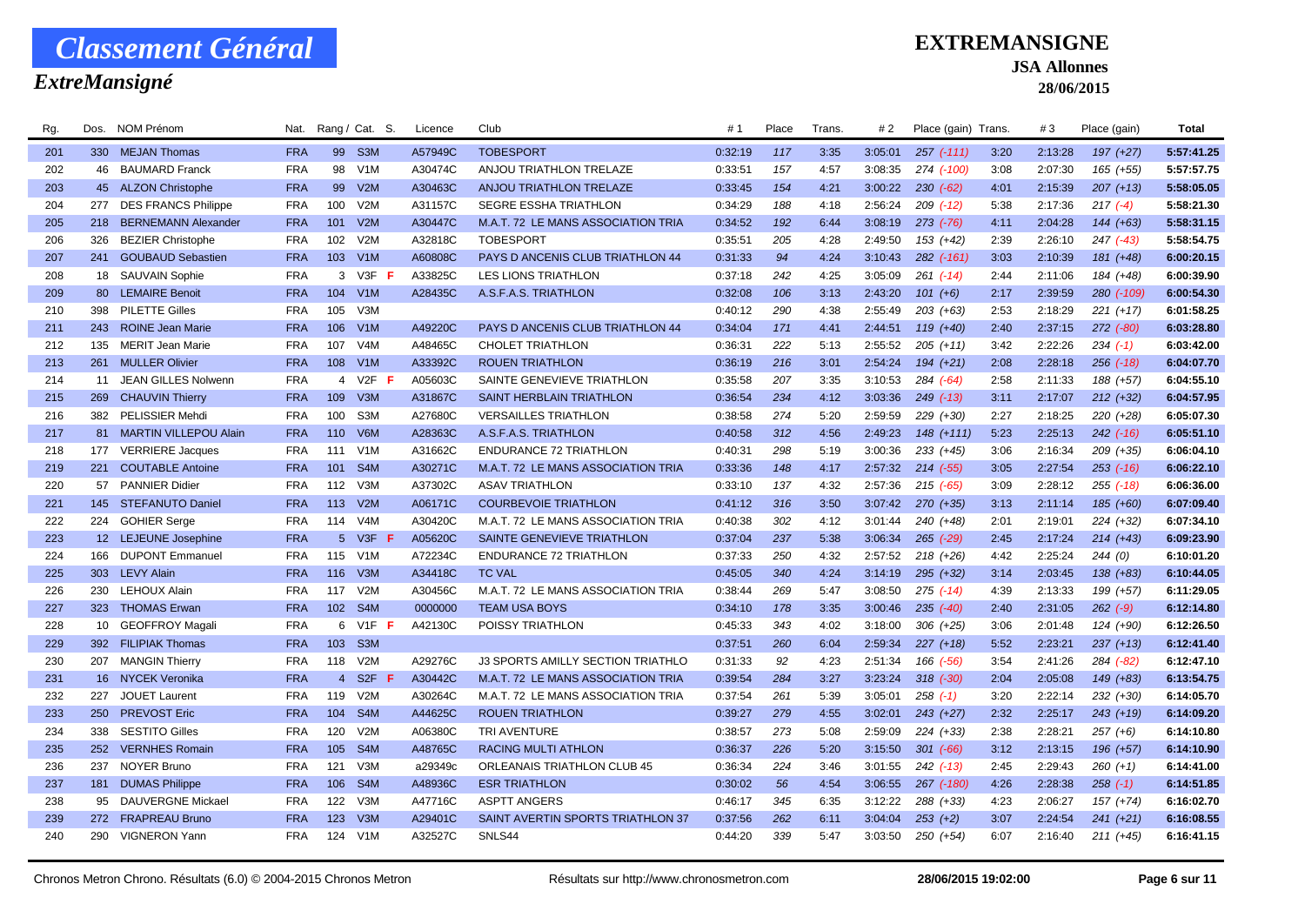### *ExtreMansigné*

### **EXTREMANSIGNE**

#### **JSA Allonnes**

| Rg. | Dos. | NOM Prénom                 | Nat.       |             | Rang / Cat. S.         | Licence        | Club                                  | #1      | Place | Trans. | # 2     | Place (gain) Trans. |       | #3      | Place (gain)   | <b>Total</b> |
|-----|------|----------------------------|------------|-------------|------------------------|----------------|---------------------------------------|---------|-------|--------|---------|---------------------|-------|---------|----------------|--------------|
| 241 |      | 78 HOERDT Christophe       | <b>FRA</b> |             | 125 V2M                | A41539C        | A.S.F.A.S. TRIATHLON                  | 0:42:36 | 327   | 4:47   | 3:12:12 | $287 (+30)$         | 3:08  | 2:14:11 | $202 (+56)$    | 6:16:52.70   |
| 242 | 210  | <b>COUBARD Alexandre</b>   | <b>FRA</b> | 107         | S <sub>2</sub> M       | A72006C        | <b>LAVAL TRIATHLON CLUB</b>           | 0:34:54 | 193   | 4:49   | 3:01:20 | 237 (-39)           | 3:03  | 2:33:15 | $266$ $(-10)$  | 6:17:18.10   |
| 243 | 265  | <b>GUYOMAR Patrick</b>     | <b>FRA</b> | 126         | V4M                    | A01143C        | <b>S.O. HOUILLES TRIATHLON</b>        | 0:40:16 | 294   | 5:03   | 3:13:23 | $292 (+1)$          | 3:37  | 2:15:13 | $205 (+50)$    | 6:17:29.95   |
| 244 | 366  | <b>MAHE Jean Luc</b>       | <b>FRA</b> | 127         | V2M                    | A31498C        | TRIATHLON SPORT COUERONNAIS           | 0:32:57 | 130   | 3:51   | 3:08:01 | 272 (-118)          | 3:44  | 2:29:29 | $259(+4)$      | 6:18:00.35   |
| 245 | 144  | <b>SAILLY Marc</b>         | <b>FRA</b> | 128         | V2M                    | A50571C        | <b>COURBEVOIE TRIATHLON</b>           | 0:40:34 | 299   | 4:56   | 3:03:59 | $251 (+32)$         | 3:18  | 2:25:50 | $245 (+22)$    | 6:18:35.25   |
| 246 |      | 114 GREMILLET Yannick      | <b>FRA</b> | 108         | S4M                    | A12111C        | <b>BRUYERES TRIATHLON</b>             | 0:41:46 | 319   | 4:23   | 3:20:27 | $312 (+6)$          | 2:46  | 2:10:08 | 176 (+67)      | 6:19:27.60   |
| 247 | 107  | <b>GABORIAU Vincent</b>    | <b>FRA</b> | 129         | V2M                    | A29782C        | <b>BEST TRIATHLON SAINT-NAZAIRE</b>   | 0:42:44 | 330   | 4:51   | 3:15:01 | $297 (+23)$         | 5:30  | 2:11:43 | 189 (+60)      | 6:19:45.95   |
| 248 | 48   | <b>GAGNERIE Bruno</b>      | <b>FRA</b> | 130         | V3M                    | A30469C        | ANJOU TRIATHLON TRELAZE               | 0:33:09 | 136   | 4:08   | 3:02:08 | 246 (-84)           | 4:22  | 2:36:47 | 270 (-28)      | 6:20:30.55   |
| 249 |      | 103 GANACHAUD Yann         | <b>FRA</b> |             | 131 V1M                | A66559C        | ATHLETIC RETZ SUD LAC                 | 0:42:04 | 323   | 6:38   | 3:01:25 | $238 (+54)$         | 2:55  | 2:27:41 | $251 (+20)$    | 6:20:41.60   |
| 250 |      | 320 LE ROUZIC Sylvain      | <b>FRA</b> | 109         | S4M                    | <b>USAT000</b> |                                       | 0:40:45 | 306   | 6:14   | 3:04:06 | $255 (+30)$         | 3:56  | 2:26:03 | $246 (+26)$    | 6:21:01.30   |
| 251 |      | 24 DE HERCE Eric           | <b>FRA</b> | 132         | V2M                    | A32020C        | JEUNESSES SPORTIVES D ALLONNES -      | 0:39:49 | 283   | 4:38   | 3:13:08 | $290 (-8)$          | 4:11  | 2:20:24 | $229 (+40)$    | 6:22:09.10   |
| 252 |      | 232 MONTJOTIN Arnaud       | <b>FRA</b> | 133         | V1M                    | A43828C        | M.A.T. 72 LE MANS ASSOCIATION TRIA    | 0:31:42 | 95    | 4:33   | 2:55:14 | 199 (-81)           | 4:35  | 2:47:22 | $288$ $(-76)$  | 6:23:23.75   |
| 253 | 344  | <b>BEDOT Jeoffrey</b>      | <b>FRA</b> | 110         | S <sub>2</sub> M       | A72404C        | TRIATHLETE CLUB NARBONNAIS            | 0:33:41 | 150   | 4:49   | 3:15:13 | 298 (-134)          | 3:41  | 2:26:19 | $249 (+31)$    | 6:23:39.80   |
| 254 | 329  | <b>LASSEUR Jackie</b>      | <b>FRA</b> | 134         | V1M                    | A66048C        | <b>TOBESPORT CORSICA</b>              | 0:37:50 | 259   | 5:34   | 3:07:56 | $271$ (-18)         | 4:54  | 2:27:44 | $252 (+23)$    | 6:23:56.20   |
| 255 |      | 1 AUDIC Nadine             | <b>FRA</b> | $7^{\circ}$ | $V3F$ F                | A31489C        | <b>TRIATHLON SPORT COUERONNAIS</b>    | 0:40:16 | 293   | 4:18   | 3:22:16 | $316$ (-22)         | 2:28  | 2:16:18 | $208 (+60)$    | 6:25:34.20   |
| 256 | 274  | PORQUET Claude             | <b>FRA</b> | 135         | V <sub>4</sub> M       | A09708C        | <b>SCA NATATION TRIATHLON</b>         | 0:38:02 | 263   | 4:10   | 3:06:41 | 266(0)              | 4:07  | 2:32:38 | $265 (+7)$     | 6:25:35.75   |
| 257 |      | 163 COULEARD Jerome        | <b>FRA</b> | 111         | S <sub>4</sub> M       | A66591C        | <b>ENDURANCE 72 TRIATHLON</b>         | 0:36:44 | 230   | 5:37   | 3:12:02 | $286$ $(-56)$       | 3:44  | 2:28:07 | $254 (+29)$    | 6:26:12.55   |
| 258 | 346  | <b>CHAUDOT Frederic</b>    | <b>FRA</b> | 136         | V1M                    | A43765C        | TRIATHLON ATLANTIQUE CARQUEFOU        | 0:38:59 | 275   | 4:10   | 3:18:54 | $309$ $(-31)$       | 3:29  | 2:21:03 | 230 (+48)      | 6:26:31.55   |
| 259 |      | 259 LESUEUR Dominique      | <b>FRA</b> | 137         | V3M                    | A33427C        | <b>ROUEN TRIATHLON</b>                | 0:37:34 | 251   | 4:20   | 3:00:53 | $236 (+13)$         | 8:25  | 2:35:24 | $268$ $(-21)$  | 6:26:34.15   |
| 260 |      | 183 NEVEU Lionel           | <b>FRA</b> | 138         | V2M                    | A48735C        | <b>ESR TRIATHLON</b>                  | 0:39:08 | 276   | 4:39   | 3:20:10 | $311 (-33)$         | 20:41 | 2:01:59 | 126 (+49)      | 6:26:35.05   |
| 261 |      | 73 DROGUET Hubert          | <b>FRA</b> | 139         | V3M                    | A28368C        | A.S.F.A.S. TRIATHLON                  | 0:38:27 | 264   | 4:39   | 2:56:41 | $210 (+42)$         | 6:32  | 2:40:31 | $281 (-39)$    | 6:26:47.60   |
| 262 | 389  | <b>TAFFOREAU Sylvain</b>   | <b>FRA</b> | 112         | S4M                    | A50189C        | <b>VSF TRIATHLON</b>                  | 0:40:16 | 292   | 4:40   | 3:04:03 | 252 (+28)           | 3:12  | 2:37:40 | $273 (+2)$     | 6:29:47.95   |
| 263 | 236  | <b>GATT Antoine</b>        | <b>FRA</b> | 113         | S <sub>1</sub> M       | A72218C        | <b>VELIZY TRIATHLON</b>               | 0:36:27 | 221   | 5:40   | 3:25:35 | $324 (-98)$         | 3:07  | 2:19:42 | $226 (+56)$    | 6:30:29.55   |
| 264 | 325  | <b>FRICHETEAU Philippe</b> | <b>FRA</b> | 140         | V3M                    | A28720C        | T.C. JOUE LES TOURS                   | 0:35:40 | 203   | 4:23   | 3:05:31 | $263$ $(-46)$       | 4:38  | 2:41:13 | $282$ $(-15)$  | 6:31:22.30   |
| 265 | 108  | <b>GODEFROY Pascal</b>     | <b>FRA</b> | 114         | S <sub>4</sub> M       | A44417C        | <b>BEST TRIATHLON SAINT-NAZAIRE</b>   | 0:34:07 | 175   | 4:42   | 3:12:02 | 285 (-100)          | 2:47  | 2:38:39 | $274 (+10)$    | 6:32:14.70   |
| 266 | 289  | <b>TROCHERIE Olivier</b>   | <b>FRA</b> | 115         | S4M                    | A41320C        | SNLS44                                | 0:43:06 | 332   | 7:25   | 3:14:28 | $296 (+21)$         | 5:21  | 2:22:31 | $235 (+45)$    | 6:32:47.35   |
| 267 |      | 161 CHEVREUX Stephane      | <b>FRA</b> | 141         | V2M                    | A60217C        | <b>ENDURANCE 72 TRIATHLON</b>         | 0:43:10 | 333   | 6:18   | 3:34:34 | $335(-2)$           | 4:50  | 2:04:15 | $143 (+68)$    | 6:33:04.45   |
| 268 | 287  | <b>OLIVIER Loic</b>        | <b>FRA</b> | 142         | V2M                    | A42996C        | SNLS44                                | 0:42:37 | 328   | 5:07   | 3:23:58 | $320 (+2)$          | 7:02  | 2:18:40 | 222 (+58)      | 6:37:22.25   |
| 269 | 333  | <b>PEROU Yves</b>          | <b>FRA</b> | 143         | V4M                    | 0230582        | <b>TOBESPORT</b>                      | 0:52:41 | 350   | 3:58   | 3:13:02 | 289 (+29)           | 2:14  | 2:26:16 | $248 (+52)$    | 6:38:08.75   |
| 270 | 262  | <b>SIMON Eric</b>          | <b>FRA</b> | 144         | V3M                    | A33404C        | <b>ROUEN TRIATHLON</b>                | 0:33:46 | 155   | 4:46   | 2:55:05 | 198 (-38)           | 2:31  | 3:03:09 | 294 (-77)      | 6:39:15.25   |
| 271 | 296  | <b>MAILLARD Bertrand</b>   | <b>FRA</b> | 145         | V <sub>1</sub> M       | A48704C        | <b>STADE POITEVIN TRIATHLON</b>       | 0:33:08 | 134   | 4:11   | 3:13:17 | 291 (-138)          | 2:55  | 2:48:06 | $289 (+1)$     | 6:41:33.90   |
| 272 | 328  | <b>CHABAT Stephane</b>     | <b>FRA</b> | 116         | S4M                    | A71659C        | <b>TOBESPORT</b>                      | 0:36:19 | 214   | 6:35   | 3:10:22 | $279$ (-68)         | 7:32  | 2:41:15 | $283 (+10)$    | 6:42:00.60   |
| 273 |      | 345 ALIGAND Fabrice        | <b>FRA</b> | 146         | V1M                    | a30953c        | <b>TRIATHLON ATLANTIQUE CARQUEFOU</b> | 0:34:43 | 191   | 4:19   | 3:20:31 | $313$ $(-105)$      | 3:30  | 2:39:39 | $278 (+23)$    | 6:42:39.65   |
| 274 | 19   | STEFANUTO Dorothee         | <b>FRA</b> | 8           | $V2F$ F                | A06095C        | <b>COURBEVOIE TRIATHLON</b>           | 0:51:11 | 349   | 4:58   | 3:29:12 | $328 (+11)$         | 2:53  | 2:14:36 | $204 (+64)$    | 6:42:46.10   |
| 275 |      | 162 COMPAIN Emmanuel       | <b>FRA</b> | 147         | V2M                    | A60801C        | <b>ENDURANCE 72 TRIATHLON</b>         | 0:42:03 | 322   | 6:31   | 3:31:10 | $329$ $(-10)$       | 3:55  | 2:19:34 | $225 (+57)$    | 6:43:09.60   |
| 276 |      | 3 BOUREAU Cecile           | <b>FRA</b> | 9           | V <sub>1</sub> $F$ $F$ | A32520C        | SNLS44                                | 0:35:30 | 200   | 4:25   | 3:21:08 | $315$ (-104)        | 5:14  | 2:36:56 | $271 (+28)$    | 6:43:10.55   |
| 277 |      | 305 GUINEFORT Alex         | <b>FRA</b> | 117         | S <sub>4</sub> M       | A31799C        | <b>TRIATHLON COTE D AMOUR</b>         |         |       |        |         |                     |       | 2:38:51 | $275$ $(-277)$ | 6:43:33.95   |
| 278 |      | 37 ARTERO Christophe       | <b>FRA</b> | 148         | V1M                    | A30251C        | ANGERS TRIATHLON                      | 0:37:44 | 256   | 5:52   | 3:17:23 | $304$ $(-46)$       | 4:31  | 2:39:52 | 279 (+24)      | 6:45:20.05   |
| 279 | 377  | <b>ROUSSEAU Benoit</b>     | <b>FRA</b> | 118         | S <sub>4</sub> M       | A28475C        | <b>VENDOME TRIATHLON</b>              | 0:38:38 | 267   | 5:32   | 3:16:49 | $303$ $(-36)$       | 3:59  | 2:42:05 | $285 (+24)$    | 6:47:00.90   |
| 280 |      | 14 MATTELIN Florence       | <b>FRA</b> |             | 5 S3F F                | A62528C        | <b>ENDURANCE 72 TRIATHLON</b>         | 0:40:51 | 310   | 5:13   | 3:25:11 | $323$ (-15)         | 4:53  | 2:31:25 | $263 (+45)$    | 6:47:29.45   |
|     |      |                            |            |             |                        |                |                                       |         |       |        |         |                     |       |         |                |              |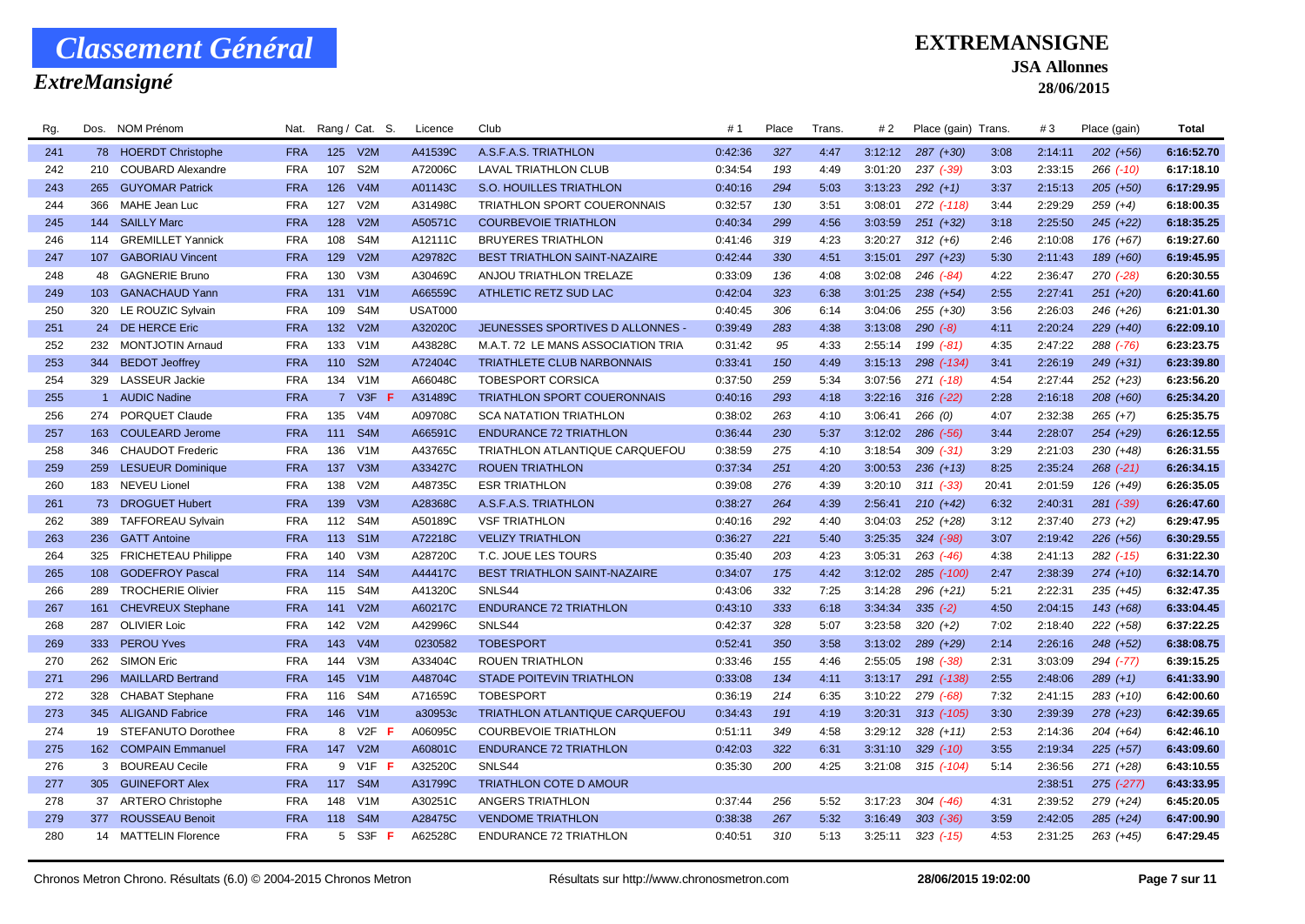### *ExtreMansigné*

### **EXTREMANSIGNE**

**JSA Allonnes**

| Rg.        | Dos. | NOM Prénom                 | Nat.       |                 | Rang / Cat. S.    | Licence | Club                                     | #1      | Place          | Trans. | # 2     | Place (gain) Trans. |       | #3      | Place (gain) | Total      |
|------------|------|----------------------------|------------|-----------------|-------------------|---------|------------------------------------------|---------|----------------|--------|---------|---------------------|-------|---------|--------------|------------|
| 281        |      | 255 CHAVALLARD Jean        | <b>FRA</b> |                 | 149 V5M           | A33380C | <b>ROUEN TRIATHLON</b>                   | 0:33:18 | 138            | 4:41   | 3:18:19 | $308$ $(-151)$      | 2:52  | 2:50:44 | $290 (+8)$   | 6:49:51.80 |
| 282        | 188  | <b>MARTIN Dominique</b>    | <b>FRA</b> | 150             | V3M               | A52057C | ENTENTE SPORTIVE NANTERRE                | 0:45:58 | 344            | 5:48   | 3:15:47 | $300 (+27)$         | 4:55  | 2:39:30 | 277 (+35)    | 6:51:55.70 |
| 283        |      | 397 MONAGO Laurent         | <b>FRA</b> |                 | 119 S4M           |         |                                          | 0:35:14 | 197            | 6:10   | 3:43:54 | $341$ (-140)        | 4:45  | 2:23:56 | 240 (+54)    | 6:53:56.25 |
| 284        | 235  | <b>RUBINO Fabio</b>        | <b>FRA</b> | 120             | S <sub>4</sub> M  | A71868C | M.A.T. 72 LE MANS ASSOCIATION TRIA       | 0:40:36 | 300            | 7:08   | 3:31:33 | $332$ $(-31)$       | 3:45  | 2:31:46 | $264 (+47)$  | 6:54:46.90 |
| 285        |      | 179 ANDRIES Bruno          | <b>FRA</b> | 151             | V3M               | A66439C | <b>ESR TRIATHLON</b>                     | 0:48:26 | 348            | 5:04   | 3:27:00 | $327 (+15)$         | 4:09  | 2:30:19 | $261 (+48)$  | 6:54:55.50 |
| 286        | 146  | <b>TOURRAND Xavier</b>     | <b>FRA</b> | 152             | V3M               | A48869C | <b>COURBEVOIE TRIATHLON</b>              | 0:44:16 | 338            | 4:24   | 3:34:26 | $334 (+4)$          | 6:08  | 2:27:02 | 250 (+48)    | 6:56:14.20 |
| 287        |      | 399 THONNELIER David       | <b>FRA</b> | 121             | S <sub>4</sub> M  |         |                                          | 0:39:34 | 281            | 7:06   | 3:40:10 | $340 (-60)$         | 7:16  | 2:23:16 | $236 (+54)$  | 6:57:18.30 |
| 288        | 35   | <b>ADAMCZUK Richard</b>    | <b>FRA</b> | 153             | V3M               | A30210C | ANGERS TRIATHLON                         | 0:42:41 | 329            | 5:33   | 3:19:29 | $310 (+9)$          | 4:20  | 2:46:56 | 286 (+32)    | 6:58:57.80 |
| 289        |      | 54 SALTARIN Vincent        | <b>FRA</b> | 122             | S <sub>3</sub> M  | A34104C | <b>ARGENTAN TRIATHLON</b>                | 0:36:14 | 211            | 4:58   | 3:18:15 | $307 (-84)$         | 3:04  | 2:56:40 | $293 (+6)$   | 6:59:08.70 |
| 290        |      | 225 GONSARD Mickael        | <b>FRA</b> | 154             | V2M               | A48400C | M.A.T. 72 LE MANS ASSOCIATION TRIA       | 0:33:34 | 146            | 3:54   | 3:23:28 | 319 (-155)          | 2:58  | 2:56:17 | $292 (+11)$  | 7:00:08.70 |
| 291        |      | 196 DEPELCHIN Bruno        | <b>FRA</b> | 155             | V1M               | a44373c | <b>FREE IRON TEAM</b>                    | 0:36:41 | 228            | 7:52   | 3:25:51 | $325$ $(-95)$       | 12:18 | 2:39:09 | $276 (+32)$  | 7:01:48.60 |
| 292        | 98   | <b>OGER Olivier</b>        | <b>FRA</b> | 156             | V2M               | A45938C | <b>ASPTT ANGERS</b>                      | 0:42:09 | 324            | 4:35   | 3:24:05 | 321(0)              | 4:07  | 2:47:08 | 287 (+32)    | 7:02:01.95 |
| 293        |      | 395 LOISELIER Jerome       | <b>FRA</b> |                 | 123 S4M           |         |                                          | 0:43:19 | 335            | 6:09   | 3:36:21 | $336(-5)$           | 3:33  | 2:36:40 | $269 (+47)$  | 7:05:59.60 |
| 294        |      | 17 PANNIER Christine       | <b>FRA</b> | 10 <sup>°</sup> | $V3F$ F           | A373307 | <b>ASAV TRIATHLON</b>                    | 0:42:20 | 325            | 4:12   | 3:20:47 | $314 (+9)$          | 5:07  | 2:55:36 | 291 (+22)    | 7:07:59.15 |
| 295        |      | 267 LOUIS Yann             | <b>FRA</b> | 157             | V3M               | A05605C | SAINTE GENEVIEVE TRIATHLON               | 0:38:34 | 265            | 5:24   | 3:26:18 | $326$ $(-57)$       | 3:55  | 3:03:26 | 295 (+27)    | 7:17:34.60 |
| 296        |      | 283 GUERIN Julien          | <b>FRA</b> | 124             | S <sub>1</sub> M  | A59779C | SNLS44                                   | 0:34:26 | 187            | 6:05   | 3:24:07 | 322 (-123)          | 4:55  | 3:12:26 | $297 (+14)$  | 7:21:56.60 |
| 297        |      | 302 LECONTE Julien         | <b>FRA</b> | 125             | S <sub>2M</sub>   | A66895C | TRI CLUB CLISSONNAIS                     | 0:34:03 | 170            | 4:51   | 3:39:38 | 339 (-160)          | 2:50  | 3:26:30 | 298 (+33)    | 7:47:49.50 |
| 298        | 393  | L HOSTIS Emmanuel          | <b>FRA</b> | 126             | S4M               |         |                                          | 0:36:20 | 217            | 5:23   | 3:45:59 | 343 (-125)          | 6:12  | 3:27:34 | 299 (+44)    | 8:01:25.50 |
| 299        |      | 197 DETCHERRY Christian    | <b>FRA</b> | 158             | V6M               | A22809C | <b>FREE IRON TEAM</b>                    | 0:46:34 | 346            | 7:26   | 4:00:31 | $345 (+1)$          | 3:19  | 3:03:38 | 296 (+46)    | 8:01:25.80 |
| <b>DNF</b> |      | 8 DUNOD Adeline            | <b>FRA</b> | $\overline{0}$  | S4F F             | A29274L | <b>J3 SPORTS AMILLY SECTION TRIATHLO</b> | 0:40:46 | 307            | 5:29   | 3:38:27 | $338$ $(-29)$       | 3:45  |         |              | 0:00:00.00 |
| <b>DNF</b> |      | 9 FIRMA FOULON Celine      | <b>FRA</b> | $\Omega$        | S3F F             | 2100016 | <b>USA TRIATHLON</b>                     | 0:29:13 | 48             | 3:04   | 2:54:34 | 195 (-98)           | 2:14  |         |              | 0:00:00.00 |
| <b>DNF</b> |      | 15 MORELLE Valerie         | <b>FRA</b> | $\Omega$        | $V2F$ F           | A28381C | A.S.F.A.S. TRIATHLON                     | 0:33:54 | 163            | 3:27   | 3:02:05 | $245$ ( $-58$ )     | 3:38  |         |              | 0:00:00.00 |
| <b>DNF</b> |      | 20 TIGE Marina             | <b>FRA</b> | $\overline{0}$  | S <sub>4F</sub> F | 2100060 | <b>USA TRIATHLON</b>                     | 0:35:56 | 206            | 4:32   | 2:51:39 | 167 (+25)           | 2:43  |         |              | 0:00:00.00 |
| <b>DNF</b> |      | 36 ALLEAU Renaud           | <b>FRA</b> |                 | 0 V2M             | A30159C | ANGERS TRIATHLON                         | 0:40:17 | 295            | 3:49   | 3:10:39 | $280 (+8)$          | 2:57  |         |              | 0:00:00.00 |
| <b>DNF</b> |      | 41 DUBOS Nicolas           | <b>FRA</b> |                 | 0 V1M             | A30245C | <b>ANGERS TRIATHLON</b>                  | 0:47:10 | 347            | 4:07   | 3:08:52 | $276 (+47)$         | 3:25  |         |              | 0:00:00.00 |
| <b>DNF</b> |      | 50 DELRIEU Olivier         | <b>FRA</b> | $\overline{0}$  | V1M               | A43102C | ANTONY NATATION SECTION TRIATHLO         | 0:40:02 | 288            | 3:50   | 3:00:41 | $234 (+43)$         |       |         |              | 0:00:00.00 |
| <b>DNF</b> |      | 52 HERBERT Geoffrey        | <b>FRA</b> |                 | 0 S2M             | A32165C | ANTONY NATATION SECTION TRIATHLO         | 0:25:46 | $\overline{4}$ | 2:28   |         |                     |       |         |              | 0:00:00.00 |
| <b>DNF</b> |      | 58 PARODI Mathieu          | <b>FRA</b> | $\overline{0}$  | S4M               | A66829C | <b>ASAV TRIATHLON</b>                    | 0:33:30 | 143            | 5:12   | 2:44:28 | $114 (+18)$         | 2:41  |         |              | 0:00:00.00 |
| <b>DNF</b> |      | 60 BOULAIRE Frederic       | <b>FRA</b> |                 | 0 V2M             | A01810C | ASCC.RAMBOUILLET OLYMPIQUE               | 0:31:25 | 83             | 4:31   | 2:51:44 | 168 (-68)           | 4:04  |         |              | 0:00:00.00 |
| <b>DNF</b> |      | 70 BLANVILLAIN Jean Paul   | <b>FRA</b> | $\overline{0}$  | V <sub>4</sub> M  | A28380C | A.S.F.A.S. TRIATHLON                     | 0:35:34 | 202            | 4:45   | 2:50:35 | 160 (+31)           |       |         |              | 0:00:00.00 |
| <b>DNF</b> |      | 75 GADEAU Dany             | <b>FRA</b> | $\overline{0}$  | V2M               | A28436C | A.S.F.A.S. TRIATHLON                     | 0:39:20 | 278            | 5:26   |         |                     |       |         |              | 0:00:00.00 |
| <b>DNF</b> |      | 76 GILLAIZEAU TETARD Brice | <b>FRA</b> |                 | 0 V2M             | A44954C | A.S.F.A.S. TRIATHLON                     | 0:41:54 | 321            | 4:13   | 3:09:12 | $277 (+33)$         | 3:53  |         |              | 0:00:00.00 |
| <b>DNF</b> |      | 90 TOUZE Jean Francois     | <b>FRA</b> |                 | 0 V4M             | A28387C | A.S.F.A.S. TRIATHLON                     | 0:37:20 | 244            | 4:09   | 3:10:42 | $281 (-35)$         | 7:27  |         |              | 0:00:00.00 |
| <b>DNF</b> | 106  | <b>MARAIS Nans</b>         | <b>FRA</b> | $\mathbf{0}$    | V1M               | A62747C | ANJOU TRIATHLON TRELAZE                  | 0:40:28 | 296            | 7:48   | 3:45:00 | $342$ $(-48)$       | 6:59  |         |              | 0:00:00.00 |
| <b>DNF</b> |      | 113 CANAULT Olivier        | <b>FRA</b> |                 | 0 S4M             | A47924C | <b>BREST TRIATHLON</b>                   | 0:31:57 | 101            | 4:18   | 2:55:05 | $197 (-74)$         | 2:41  |         |              | 0:00:00.00 |
| <b>DNF</b> |      | 117 LEMIERE Johann         | <b>FRA</b> | $\overline{0}$  | S4M               | A43627C | CHARTRES METROPOLE TRIATHLON             | 0:36:10 | 210            | 5:57   | 3:02:04 | $244 (-33)$         | 3:43  |         |              | 0:00:00.00 |
| <b>DNF</b> |      | 118 BEAUDOIN Christian     | <b>FRA</b> | $\Omega$        | V4M               | A53277C | <b>CHATEAU GONTIER TRIATHLON</b>         | 0:32:18 | 116            | 2:56   | 3:50:18 | 344 (-223)          | 5:21  |         |              | 0:00:00.00 |
| <b>DNF</b> |      | 122 GAIGNER Bruno          | <b>FRA</b> | $\overline{0}$  | S4M               | A52931C | CHATEAU GONTIER TRIATHLON                | 0:37:21 | 245            | 3:20   | 2:45:12 | 123 (+104)          | 2:24  |         |              | 0:00:00.00 |
| <b>DNF</b> | 124  | <b>GIRAULT Pierre</b>      | <b>FRA</b> | $\overline{0}$  | S <sub>4</sub> M  | A54448C | <b>CHATEAU GONTIER TRIATHLON</b>         | 0:31:30 | 89             | 3:24   | 2:32:11 | $25 (+57)$          | 2:37  |         |              | 0:00:00.00 |
| <b>DNF</b> |      | 131 COLOMBU Yoann          | <b>FRA</b> | $\overline{0}$  | S2M               | A47509C | <b>CHOLET TRIATHLON</b>                  | 0:41:09 | 315            | 4:51   | 3:14:04 | $294 (+16)$         | 4:13  |         |              | 0:00:00.00 |
|            |      |                            |            |                 |                   |         |                                          |         |                |        |         |                     |       |         |              |            |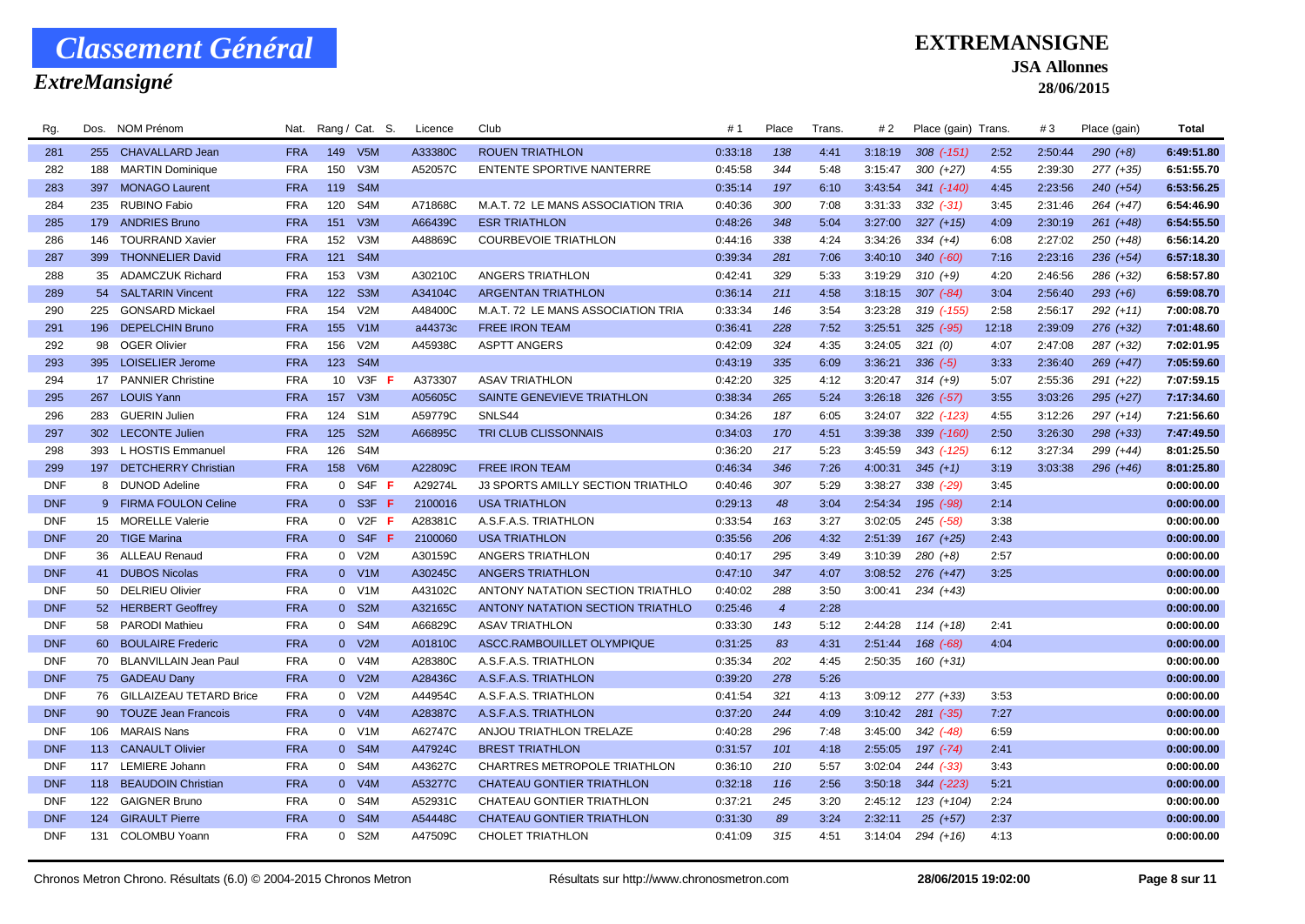### *ExtreMansigné*

### **EXTREMANSIGNE**

**JSA Allonnes**

| Rg.        |     | Dos. NOM Prénom         | Nat.       |                | Rang / Cat. S.   | Licence | Club                               | # 1     | Place           | Trans. | # 2     | Place (gain) Trans.    |      | #3 | Place (gain) | Total      |
|------------|-----|-------------------------|------------|----------------|------------------|---------|------------------------------------|---------|-----------------|--------|---------|------------------------|------|----|--------------|------------|
| <b>DNF</b> |     | 134 LOUINEAU Ludovic    | <b>FRA</b> |                | $0$ V1M          | A30735C | <b>CHOLET TRIATHLON</b>            | 0:33:44 | 151             | 3:54   | 2:50:29 | $158$ $(-1)$           | 2:20 |    |              | 0:00:00.00 |
| <b>DNF</b> | 136 | POIRIER Richard         | <b>FRA</b> |                | 0 V1M            | A30729C | CHOLET TRIATHLON                   | 0:33:05 | 132             | 3:31   | 2:45:45 | $125 (+11)$            | 2:58 |    |              | 0:00:00.00 |
| <b>DNF</b> |     | 169 GIRAUD Sebastien    | <b>FRA</b> |                | 0 V1M            | A31602C | <b>ENDURANCE 72 TRIATHLON</b>      | 0:28:58 | 44              | 3:26   | 2:43:49 | $108$ $(-30)$          | 2:47 |    |              | 0:00:00.00 |
| <b>DNF</b> | 203 | PROVOST Pierre Olivier  | <b>FRA</b> |                | 0 V1M            | A03361C | <b>ISSY TRIATHLON</b>              | 0:32:00 | 103             | 5:03   | 3:13:41 | 293 (-170)             | 3:35 |    |              | 0:00:00.00 |
| <b>DNF</b> | 204 | SOUFFLEUX Sebastien     | <b>FRA</b> |                | 0 S4M            | A03456C | <b>ISSY TRIATHLON</b>              | 0:25:48 | $5\overline{)}$ | 2:36   | 2:31:02 | $18(-3)$               | 2:23 |    |              | 0:00:00.00 |
| <b>DNF</b> |     | 205 ALLEAU Raphael      | <b>FRA</b> |                | 0 V2M            | A29260C | J3 SPORTS AMILLY SECTION TRIATHLO  | 0:40:39 | 303             | 4:55   | 3:31:13 | $330 (-24)$            | 4:19 |    |              | 0:00:00.00 |
| <b>DNF</b> |     | 213 FLEURIER Bruno      | <b>FRA</b> |                | 0 V3M            | A33793C | <b>LES LIONS TRIATHLON</b>         | 0:39:33 | 280             | 5:28   | 3:31:47 | $333 (-48)$            | 3:35 |    |              | 0:00:00.00 |
| <b>DNF</b> | 214 | <b>REY Claude</b>       | <b>FRA</b> |                | 0 V5M            | A33802C | LES LIONS TRIATHLON                | 0:35:21 | 198             | 4:01   | 3:17:56 | $305$ $(-92)$          | 2:59 |    |              | 0:00:00.00 |
| <b>DNF</b> |     | 217 BENARD David        | <b>FRA</b> |                | 0 S4M            | A70106C | M.A.T. 72 LE MANS ASSOCIATION TRIA | 0:30:20 | 62              | 3:05   |         |                        |      |    |              | 0:00:00.00 |
| <b>DNF</b> | 226 | <b>JANSEN Tjep</b>      | <b>FRA</b> |                | 0 V3M            | A30410C | M.A.T. 72 LE MANS ASSOCIATION TRIA | 0:31:27 | 86              | 5:18   |         | $3:15:42$ 299 $(-194)$ |      |    |              | 0:00:00.00 |
| <b>DNF</b> |     | 238 BRANGEON Laurent    | <b>FRA</b> |                | 0 V2M            | A28552C | PAYS D ANCENIS CLUB TRIATHLON 44   | 0:41:51 | 320             | 3:46   |         |                        |      |    |              | 0:00:00.00 |
| <b>DNF</b> | 239 | <b>BRANGEON Anthony</b> | <b>FRA</b> | $\overline{0}$ | S4M              | A30982C | PAYS D ANCENIS CLUB TRIATHLON 44   | 0:34:41 | 190             | 4:26   | 2:55:35 | $201 (-9)$             | 3:34 |    |              | 0:00:00.00 |
| <b>DNF</b> |     | 247 GEOFFROY Laurent    | <b>FRA</b> |                | 0 V1M            | A01965C | POISSY TRIATHLON                   | 0:32:34 | 121             | 3:59   | 3:22:42 | $317$ $(-173)$         | 3:34 |    |              | 0:00:00.00 |
| <b>DNF</b> | 251 | L HOSTIS Yves           | <b>FRA</b> |                | 0 V5M            | A36255C | QUIBERON TRIATHLON                 | 0:44:02 | 336             | 5:13   | 3:10:46 | 283 (+38)              | 3:19 |    |              | 0:00:00.00 |
| <b>DNF</b> |     | 258 LELIEVRE Pierrick   | <b>FRA</b> |                | 0 S3M            | A33406C | <b>ROUEN TRIATHLON</b>             | 0:25:57 | $\overline{7}$  | 3:29   | 2:24:02 | $2(+5)$                | 1:56 |    |              | 0:00:00.00 |
| <b>DNF</b> | 278 | <b>BERREZ Nicolas</b>   | <b>FRA</b> |                | 0 V1M            | A32524C | SNLS44                             | 0:32:44 | 122             | 3:18   | 3:01:41 | $239$ $(-91)$          | 4:34 |    |              | 0:00:00.00 |
| <b>DNF</b> |     | 279 BLANCHET Xavier     | <b>FRA</b> |                | 0 V1M            | A31505C | SNLS44                             | 0:31:25 | 84              | 5:07   | 2:57:54 | $220$ $(-114)$         | 4:21 |    |              | 0:00:00.00 |
| <b>DNF</b> |     | 284 LE LOUER Gildas     | <b>FRA</b> | $\overline{0}$ | V <sub>4</sub> M | A70753C | SNLS44                             | 0:40:01 | 287             | 6:23   | 3:31:33 | $331 (-42)$            | 6:11 |    |              | 0:00:00.00 |
| <b>DNF</b> |     | 288 STERVINOU Nicolas   | <b>FRA</b> |                | 0 S3M            | A32535C | SNLS44                             | 0:33:03 | 131             | 4:48   | 2:53:14 | 186 (-42)              | 3:18 |    |              | 0:00:00.00 |
| <b>DNF</b> | 304 | DEPELCHIN Yoann         | <b>FRA</b> |                | 0 S3M            | A31736C | TRIATHLON COTE D AMOUR             | 0:45:29 | 342             | 7:21   | 3:36:28 | $337(-1)$              | 8:02 |    |              | 0:00:00.00 |
| <b>DNF</b> |     | 314 CHATEAU Fabien      | <b>FRA</b> |                | 0 V3M            | 0000002 | <b>USA TRIATHLON</b>               | 0:29:23 | 50              | 3:37   | 2:31:52 | $22 (+29)$             | 1:55 |    |              | 0:00:00.00 |
| <b>DNF</b> |     | 315 FOULON Francois     | <b>FRA</b> |                | 0 V1M            | 2100014 | <b>USA TRIATHLON</b>               | 0:26:17 | 8               | 2:33   | 2:24:46 | $4(+4)$                | 1:27 |    |              | 0:00:00.00 |
| <b>DNF</b> |     | 319 LE MANOUR Anthony   | <b>FRA</b> |                | 0 V1M            | 2099851 | <b>USA TRIATHLON</b>               | 0:30:24 | 64              | 3:01   | 2:38:02 | $62 (+14)$             | 3:12 |    |              | 0:00:00.00 |
| <b>DNF</b> |     | 335 TRAVERS Jean Pierre | <b>FRA</b> | $\overline{0}$ | V3M              | A29739C | <b>TOBESPORT</b>                   | 0:40:43 | 305             | 5:49   | 3:02:40 | 247 (+40)              |      |    |              | 0:00:00.00 |
| <b>DNF</b> | 340 | <b>FREARD Michel</b>    | <b>FRA</b> |                | 0 V1M            | A31926C | TRI VELOCE SAINT SEBASTIEN         | 0:40:08 | 289             | 4:27   | 3:03:16 | $248 (+31)$            |      |    |              | 0:00:00.00 |
| <b>DNF</b> | 341 | LE STRAT Lionel         | <b>FRA</b> |                | 0 V1M            | A31896C | TRI VELOCE SAINT SEBASTIEN         | 0:31:32 | 91              | 2:44   |         |                        |      |    |              | 0:00:00.00 |
| <b>DNF</b> |     | 343 SAINSON Jerome      | <b>FRA</b> |                | 0 V1M            | A48219C | TRIATH' CLUB D'ANDRESY             | 0:37:37 | 252             | 4:46   | 2:54:11 | $192 (+44)$            | 3:54 |    |              | 0:00:00.00 |
| <b>DNF</b> |     | 353 MAHE Thierry        | <b>FRA</b> |                | 0 V2M            | A36227C | TRIATHLON CLUB DU PAYS DE MUZILLA  | 0:31:24 | 82              | 4:23   | 2:45:12 | $122 (-31)$            | 2:24 |    |              | 0:00:00.00 |
| <b>DNF</b> |     | 355 HARAN Warren        | <b>FRA</b> |                | 0 S1M            | A59322C | <b>TRIATHLON CLUB NANTAIS</b>      | 0:25:07 | 3               | 2:31   | 2:30:21 | $16(-4)$               | 1:35 |    |              | 0:00:00.00 |
| <b>DNF</b> |     | 374 LEVALLOIS Stephane  | <b>FRA</b> |                | 0 V2M            | A34544C | <b>U.S.CHEMINOTS CAENNAIS</b>      | 0:41:04 | 314             | 3:15   | 3:16:49 | $302 (+9)$             | 3:00 |    |              | 0:00:00.00 |
| <b>DNF</b> |     | 379 VANNIER Fabien      | <b>FRA</b> |                | 0 S4M            | A29672C | <b>VERON TRIATHLON</b>             | 0:33:29 | 142             | 4:51   | 2:43:43 | $105 (+26)$            | 3:24 |    |              | 0:00:00.00 |
| <b>DNF</b> | 384 | <b>ANDRIEU Wilfried</b> | <b>FRA</b> |                | 0 V1M            | A30540C | <b>VSF TRIATHLON</b>               | 0:28:51 | 40              | 4:29   | 2:52:11 | 173 (-97)              | 3:25 |    |              | 0:00:00.00 |
| <b>DNS</b> |     | 7 DUFRIEN Annabelle     | <b>FRA</b> |                | 0 V1F F          | A32413C | LES HERBIERS VENDEE TRIATHLON      |         |                 |        |         |                        |      |    |              |            |
| <b>DNS</b> |     | 13 MALHERBE Isabelle    | <b>FRA</b> |                | $0$ S4F F        | A28364C | A.S.F.A.S. TRIATHLON               |         |                 |        |         |                        |      |    |              |            |
| <b>DNS</b> |     | 23 COQUIN Marc Antoine  | <b>FRA</b> |                | 0 S4M            | A32068C | JEUNESSES SPORTIVES D ALLONNES -   |         |                 |        |         |                        |      |    |              |            |
| <b>DNS</b> |     | 25 DUFRESNE Benoit      | <b>FRA</b> | $\overline{0}$ | S4M              | A31681C | JEUNESSES SPORTIVES D ALLONNES -   |         |                 |        |         |                        |      |    |              |            |
| <b>DNS</b> |     | 26 LEMARQUIS Vincent    | <b>FRA</b> |                | 0 S4M            | A32058C | JEUNESSES SPORTIVES D ALLONNES -   |         |                 |        |         |                        |      |    |              |            |
| <b>DNS</b> |     | 31 DUFRESNE Benoit      | <b>FRA</b> | $\overline{0}$ | S4M              | A31681C | 2 RIMA                             |         |                 |        |         |                        |      |    |              |            |
| <b>DNS</b> |     | 32 DUVAL Alexis         | <b>FRA</b> | $\mathbf{0}$   | S <sub>3</sub> M | A06727C | <b>AC BOBIGNY</b>                  |         |                 |        |         |                        |      |    |              |            |
| <b>DNS</b> |     | 33 KERMICHE Azedine     | <b>FRA</b> | $\Omega$       | S4M              | A45672C | <b>AC BOBIGNY</b>                  |         |                 |        |         |                        |      |    |              |            |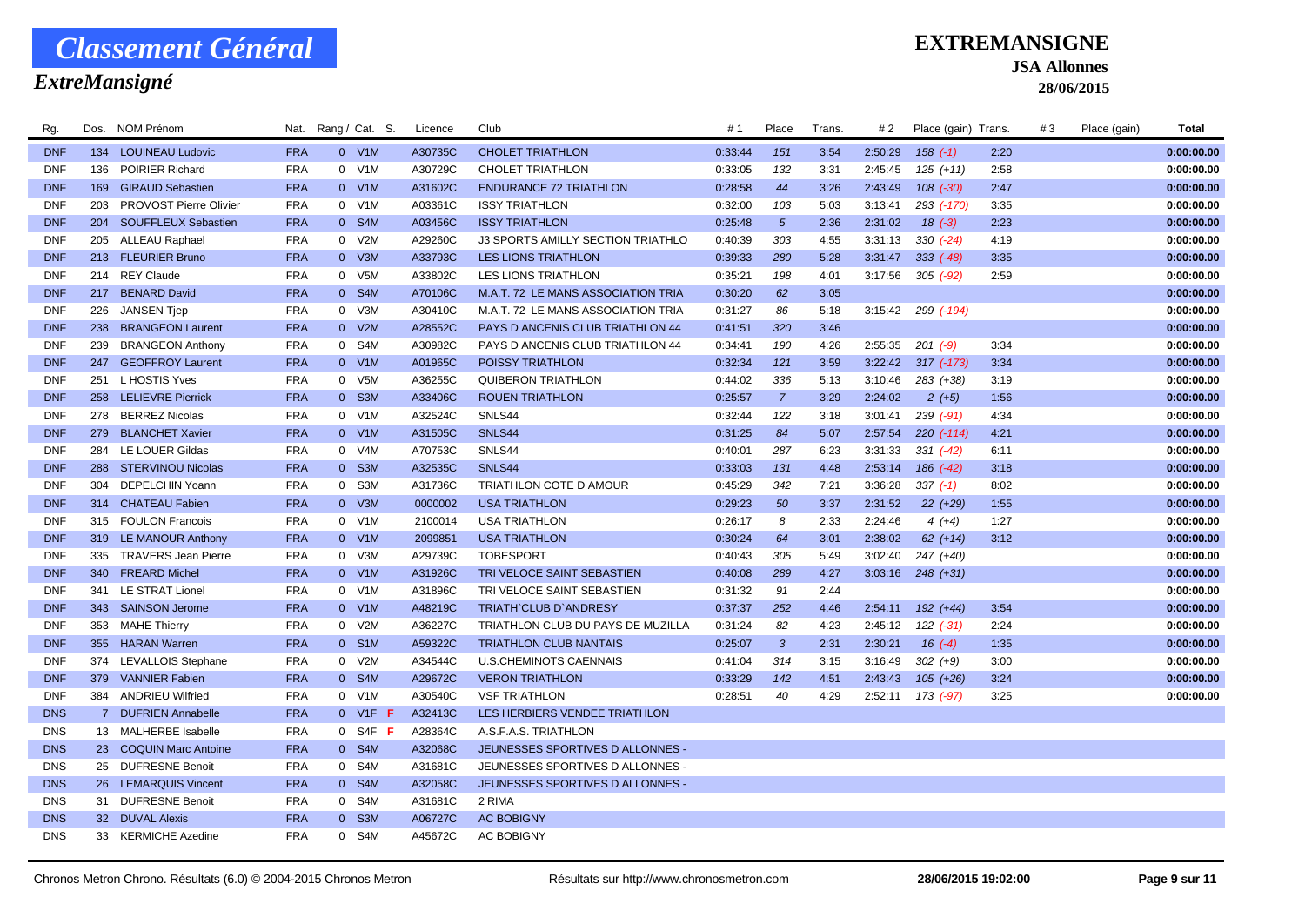### *ExtreMansigné*

#### **EXTREMANSIGNE**

**JSA Allonnes**

| Rg.        |     | Dos. NOM Prénom           |            | Nat. Rang / Cat. S. | Licence | Club                                  | #1 | Place | Trans. | # 2 | Place (gain) Trans. | #3 | Place (gain) | Total |
|------------|-----|---------------------------|------------|---------------------|---------|---------------------------------------|----|-------|--------|-----|---------------------|----|--------------|-------|
| <b>DNS</b> |     | 34 GALTIE Yann            | <b>FRA</b> | 0 S4M               | A32626C | AC LONGUE TRIATHLON                   |    |       |        |     |                     |    |              |       |
| <b>DNS</b> |     | 43 QUILICHINI Guillaume   | <b>FRA</b> | 0 S4M               | A300194 | ANGERS TRIATHLON                      |    |       |        |     |                     |    |              |       |
| <b>DNS</b> |     | 62 CROZAT Nicolas         | <b>FRA</b> | 0 S4M               | A01799C | ASCC.RAMBOUILLET OLYMPIQUE            |    |       |        |     |                     |    |              |       |
| <b>DNS</b> |     | 66 SEHAN Jean Michel      | <b>FRA</b> | 0 V2M               | A01801C | ASCC.RAMBOUILLET OLYMPIQUE            |    |       |        |     |                     |    |              |       |
| <b>DNS</b> |     | 68 BAERT Olivier          | <b>FRA</b> | 0 S4M               | A28360C | A.S.F.A.S. TRIATHLON                  |    |       |        |     |                     |    |              |       |
| <b>DNS</b> |     | 69 BESNARD Jean Marc      | <b>FRA</b> | 0 V2M               | A28407C | A.S.F.A.S. TRIATHLON                  |    |       |        |     |                     |    |              |       |
| <b>DNS</b> |     | 72 DELALANDE Jean Luc     | <b>FRA</b> | 0 V3M               | A56011C | A.S.F.A.S. TRIATHLON                  |    |       |        |     |                     |    |              |       |
| <b>DNS</b> |     | 74 DURAND Fabrice         | <b>FRA</b> | 0 V2M               | A28374C | A.S.F.A.S. TRIATHLON                  |    |       |        |     |                     |    |              |       |
| <b>DNS</b> |     | 83 NERE Stephane          | <b>FRA</b> | 0 V2M               | A29514C | A.S.F.A.S. TRIATHLON                  |    |       |        |     |                     |    |              |       |
| <b>DNS</b> |     | 84 PHIL Maho              | <b>FRA</b> | 0 V2M               | A28367C | A.S.F.A.S. TRIATHLON                  |    |       |        |     |                     |    |              |       |
| <b>DNS</b> |     | 87 SANTOS Rui             | <b>FRA</b> | 0 V1M               | A28356C | A.S.F.A.S. TRIATHLON                  |    |       |        |     |                     |    |              |       |
| <b>DNS</b> |     | 93 PROUFF Loic            | <b>FRA</b> | 0 V1M               | A48214C | ASPS SENART TRIATHLON                 |    |       |        |     |                     |    |              |       |
| <b>DNS</b> |     | 132 DIXNEUF Tony          | <b>FRA</b> | 0 S4M               | A30733C | <b>CHOLET TRIATHLON</b>               |    |       |        |     |                     |    |              |       |
| <b>DNS</b> |     | 139 MASSET Yannick        | <b>FRA</b> | 0 V3M               | A32935C | CERCLE DES NAGEURS DE SAINT-FRAN      |    |       |        |     |                     |    |              |       |
| <b>DNS</b> |     | 168 GAUGAIN Julian        | <b>FRA</b> | 0 S2M               | A31636C | <b>ENDURANCE 72 TRIATHLON</b>         |    |       |        |     |                     |    |              |       |
| <b>DNS</b> |     | 185 GARREAU Stephane      | <b>FRA</b> | 0 S4M               | A32080C | ERNEENNE SPORTS TRIATHLON             |    |       |        |     |                     |    |              |       |
| <b>DNS</b> |     | 186 GUE Stephane          | <b>FRA</b> | 0 V3M               | A03060C | <b>ENTENTE SPORTIVE NANTERRE</b>      |    |       |        |     |                     |    |              |       |
| <b>DNS</b> | 190 | <b>BOUSSEAU Florent</b>   | <b>FRA</b> | 0 V1M               | A35566C | ESPERANCE CHARTRES DE BRETAGNE        |    |       |        |     |                     |    |              |       |
| <b>DNS</b> |     | 192 GUIRAO Jose           | <b>FRA</b> | $0$ V2M             | A32751C | EVREUX AC. TRIATHLON                  |    |       |        |     |                     |    |              |       |
| <b>DNS</b> |     | 198 FOIREST Mickael       | <b>FRA</b> | 0 V1M               | A10801C | FREE IRON TEAM                        |    |       |        |     |                     |    |              |       |
| <b>DNS</b> |     | 202 FILIPPETTI Ryan       | <b>FRA</b> | 0 S4M               | A21468C | G.S.E.M.                              |    |       |        |     |                     |    |              |       |
| <b>DNS</b> |     | 223 FOMBONNE Gilles       | <b>FRA</b> | 0 V7M               | A30379C | M.A.T. 72 LE MANS ASSOCIATION TRIA    |    |       |        |     |                     |    |              |       |
| <b>DNS</b> |     | 253 PICOT Alexandre       | <b>FRA</b> | 0 V1M               | A02857C | ASCC.RAMBOUILLET OLYMPIQUE            |    |       |        |     |                     |    |              |       |
| <b>DNS</b> | 263 | <b>TISON Jean Jacques</b> | <b>FRA</b> | 0 V2M               | A33373C | <b>ROUEN TRIATHLON</b>                |    |       |        |     |                     |    |              |       |
| <b>DNS</b> |     | 268 BOURGAULT Laurent     | <b>FRA</b> | 0 S3M               | A31865C | SAINT HERBLAIN TRIATHLON              |    |       |        |     |                     |    |              |       |
| <b>DNS</b> |     | 273 BIZIEN Thomas         | <b>FRA</b> | 0 S3M               | A32391C | SAUMUR NATATION                       |    |       |        |     |                     |    |              |       |
| <b>DNS</b> |     | 301 FROMENTIN Sebastien   | <b>FRA</b> | 0 V1M               | A66073C | <b>TRIATHLON ATLANTIQUE CARQUEFOU</b> |    |       |        |     |                     |    |              |       |
| <b>DNS</b> |     | 342 CHEVRIEUX Jerome      | <b>FRA</b> | 0 V1M               | A01792C | TRIATHLON 91                          |    |       |        |     |                     |    |              |       |
| <b>DNS</b> |     | 352 COURTEILLE Christian  | <b>FRA</b> | 0 V4M               | A02992C | TRIATHLON CLUB DE VILLEPARISIS        |    |       |        |     |                     |    |              |       |
| <b>DNS</b> | 357 | <b>SAUVETRE Denis</b>     | <b>FRA</b> | 0 S4M               | A29905C | TRIATHLON CLUB NANTAIS                |    |       |        |     |                     |    |              |       |
| <b>DNS</b> |     | 358 SYLLA Cedric          | <b>FRA</b> | 0 V1M               | A29961C | <b>TRIATHLON CLUB NANTAIS</b>         |    |       |        |     |                     |    |              |       |
| <b>DNS</b> |     | 363 DUCHATEL Eric         | <b>FRA</b> | 0 V1M               | A31501C | TRIATHLON SPORT COUERONNAIS           |    |       |        |     |                     |    |              |       |
| <b>DNS</b> |     | 364 FLAGEUL William       | <b>FRA</b> | 0 S4M               | A43360C | <b>TRIATHLON SPORT COUERONNAIS</b>    |    |       |        |     |                     |    |              |       |
| <b>DNS</b> |     | 375 PICHON Matthieu       | <b>FRA</b> | 0 S3M               | A02233C | U.S. CRETEIL TRIATHLON                |    |       |        |     |                     |    |              |       |
| <b>DNS</b> |     | 378 BOISSIS Stephane      | <b>FRA</b> | 0 V1M               | A54198C | <b>VERON TRIATHLON</b>                |    |       |        |     |                     |    |              |       |
| <b>DNS</b> | 380 | <b>GICQUEAU Geoffroy</b>  | <b>FRA</b> | 0 S4M               | A50736C | <b>VERSAILLES TRIATHLON</b>           |    |       |        |     |                     |    |              |       |
| <b>DNS</b> | 387 | <b>DOMAIN Mickael</b>     | <b>FRA</b> | 0 V1M               | A30567C | <b>VSF TRIATHLON</b>                  |    |       |        |     |                     |    |              |       |
| <b>DNS</b> |     | 394 LOICHOT Dereeck       | <b>FRA</b> | 0 S3M               |         |                                       |    |       |        |     |                     |    |              |       |
| <b>DNS</b> |     | 401 COURTIN Pascal        | <b>FRA</b> | $0$ V2M             | A28401C | A.S.F.A.S. TRIATHLON                  |    |       |        |     |                     |    |              |       |
| <b>DNS</b> |     | 402 DONKERQUE Renaud      | <b>FRA</b> | 0 V1M               | A28375C | A.S.F.A.S. TRIATHLON                  |    |       |        |     |                     |    |              |       |